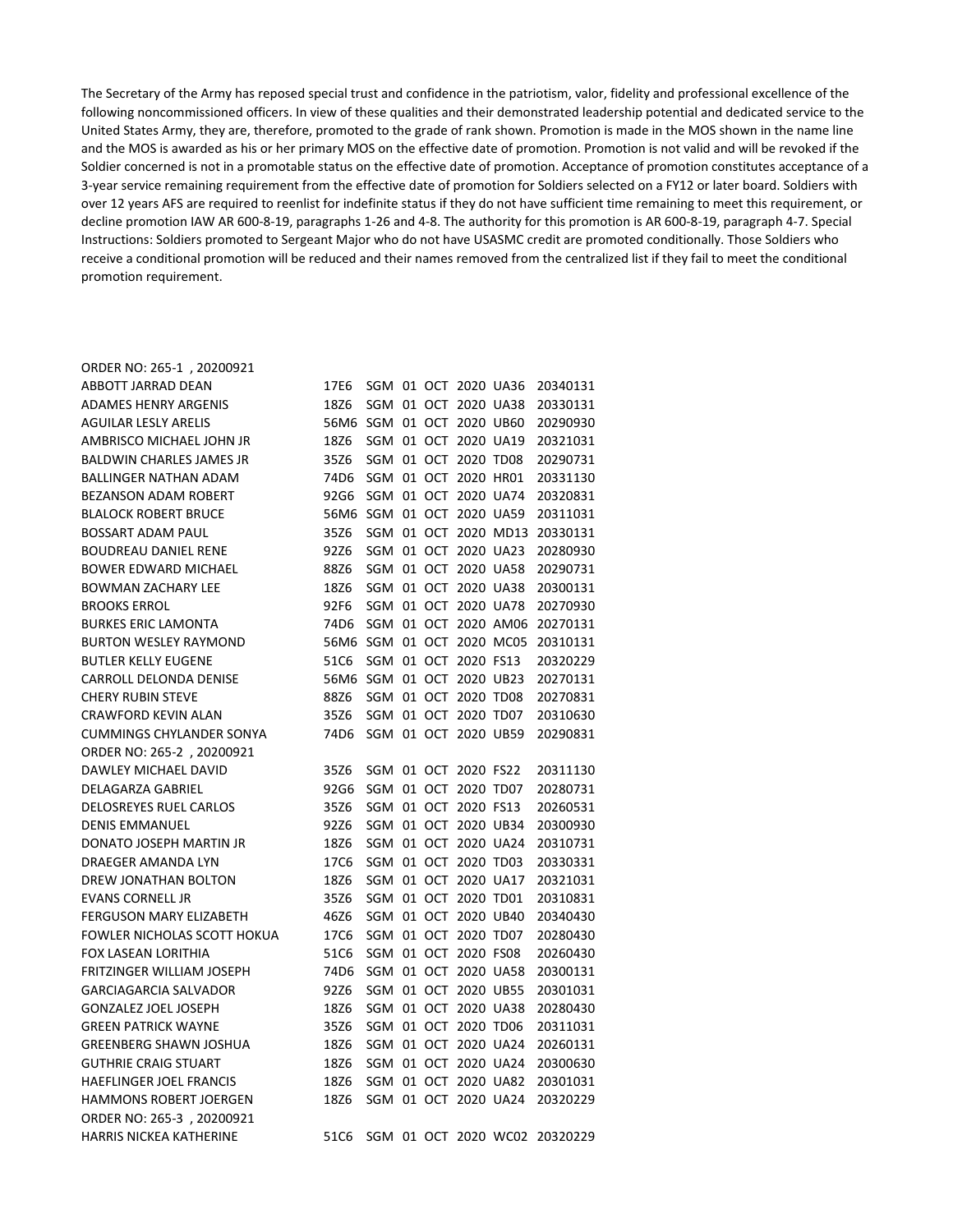| HARRIS RACHEL YVONNE             | 51C6                      |  | SGM 01 OCT 2020 TD07 |                      | 20301031 |
|----------------------------------|---------------------------|--|----------------------|----------------------|----------|
| HARSHMAN MARLENE NICOLE          | 17C6                      |  | SGM 01 OCT 2020 TD03 |                      | 20260731 |
| HEIN JESSE ALAN                  | 18Z6                      |  |                      | SGM 01 OCT 2020 WC07 | 20270731 |
| HEYDENBERK ANDREW JERION         | 18Z6                      |  |                      | SGM 01 OCT 2020 UA24 | 20270630 |
| <b>HILL LARRY ANDRE JR</b>       | 36B6                      |  | SGM 01 OCT 2020 SA01 |                      | 20290831 |
| <b>HURST DANNY JAY</b>           | 17C6                      |  | SGM 01 OCT 2020 EU33 |                      | 20280630 |
| <b>JOHNSON EDDIE LOVELL</b>      | 74D6                      |  |                      | SGM 01 OCT 2020 UA00 | 20260331 |
| JONES DANIEL LEROY               | 18Z6                      |  | SGM 01 OCT 2020 FS27 |                      | 20260731 |
| KIM JAE WOO                      | 35Z6                      |  | SGM 01 OCT 2020 FS06 |                      | 20320430 |
| LEE THOMAS JR                    | 25D6                      |  |                      | SGM 01 OCT 2020 UA81 | 20300228 |
| LUDKA WALTER ANTHONY III         | 17E6                      |  | SGM 01 OCT 2020 UA59 |                      | 20330131 |
| LYNCH LEVI JON                   | 18Z6                      |  |                      | SGM 01 OCT 2020 UA19 | 20270831 |
| <b>MARTINEZ JASON</b>            | 51C6                      |  | SGM 01 OCT 2020 FS25 |                      | 20280930 |
| MCCLURE IAN ANDREW               | 18Z6                      |  |                      | SGM 01 OCT 2020 UA82 | 20330930 |
| MCKENZIE MICHAEL EVANS II        | 18Z6                      |  |                      | SGM 01 OCT 2020 UA19 | 20301031 |
| <b>MCLAURIN TERRY BRYAN</b>      | 35Z6                      |  | SGM 01 OCT 2020 FS27 |                      | 20330630 |
| MCNEIL DARYL GENE                | 35Z6                      |  |                      | SGM 01 OCT 2020 MD13 | 20260630 |
| <b>MEDINA KIRK MARTIN</b>        | 18Z6                      |  |                      | SGM 01 OCT 2020 UA19 | 20270131 |
| MELENDEZ CHRISTOPHER BRIAN       | 38B6                      |  |                      | SGM 01 OCT 2020 UA69 | 20311031 |
| ORDER NO: 265-4, 20200921        |                           |  |                      |                      |          |
| MIKELL SCOTT ALAN                | 18Z6                      |  |                      | SGM 01 OCT 2020 UA24 | 20300531 |
| MILAM HELEN MARIE                | 35Z6                      |  | SGM 01 OCT 2020 TD25 |                      | 20300731 |
| MILLER CHRISTOPHER ANDRE         | 38B6                      |  |                      | SGM 01 OCT 2020 UA69 | 20300131 |
| <b>MYERS JAMES BERRY</b>         | 18Z6                      |  |                      | SGM 01 OCT 2020 UA22 | 20250831 |
| <b>OVERTON DELLA SHAREE</b>      | 51C6                      |  | SGM 01 OCT 2020 FS27 |                      | 20280331 |
| OYARDO RONALD BUENBRAZO          | 36B6                      |  |                      | SGM 01 OCT 2020 UB17 | 20300731 |
| <b>PAMPHIL YVES</b>              | 92Z6                      |  | SGM 01 OCT 2020 UB42 |                      | 20260831 |
| PARKHURST RYAN DEAN              | 18Z6                      |  |                      | SGM 01 OCT 2020 WC07 | 20290831 |
| PARRISH MATTHEW RYAN             | 18Z6                      |  | SGM 01 OCT 2020 RC02 |                      | 20330331 |
| PAYNE JASON MANUEL               | 35Z6                      |  | SGM 01 OCT 2020 TD03 |                      | 20300630 |
| PEREZ ANTONIO E                  | 18Z6                      |  |                      | SGM 01 OCT 2020 UA38 | 20291130 |
| PETERS NICHOLE DANIELLE          | 56M6 SGM 01 OCT 2020 TD03 |  |                      |                      | 20280630 |
| PIPER NATHANIEL ANTHONY          | 17C6                      |  |                      | SGM 01 OCT 2020 MD13 | 20320430 |
| PORCH ALVIN TERRELL              | 92Z6                      |  |                      | SGM 01 OCT 2020 TD07 | 20310531 |
| PORTNOY SAMUEL DAVID             | 18Z6                      |  |                      | SGM 01 OCT 2020 UA17 | 20310831 |
| RICE QUINCY LAVOY                | 88Z6                      |  | SGM 01 OCT 2020 TD21 |                      | 20310228 |
| RICHARDS ROBERT CHRISTOPHER      | 18Z6                      |  |                      | SGM 01 OCT 2020 UA17 | 20340630 |
| RILEY DARLENE MARY               | 51C6                      |  | SGM 01 OCT 2020 FS24 |                      | 20300531 |
| <b>RISING CHARLES MARCUS III</b> | 18Z6                      |  |                      | SGM 01 OCT 2020 UA38 | 20320131 |
| RODLAND CRAIG ALLEN              | 36B6                      |  |                      | SGM 01 OCT 2020 UA14 | 20270531 |
| ORDER NO: 265-5, 20200921        |                           |  |                      |                      |          |
| RODRIGUEZ EDSON                  | 35Z6                      |  | SGM 01 OCT 2020 TD07 |                      | 20310430 |
| ROLDAN THOMAS JR                 | 56M6 SGM 01 OCT 2020 HR01 |  |                      |                      | 20300228 |
| ROWE ANTHONY WILLIAM HOGRIF      | 18Z6                      |  |                      | SGM 01 OCT 2020 UA19 | 20300731 |
| ROWE CLINT JAMES JR              | 35Z6                      |  |                      | SGM 01 OCT 2020 UA75 | 20330831 |
| RUIZ NEIL DAVID                  | 88Z6                      |  | SGM 01 OCT 2020 UB35 |                      | 20330228 |
| SAINZ NANCY ELIZABETH            | 88Z6                      |  |                      | SGM 01 OCT 2020 MD12 | 20311031 |
| SALLINGS ROBERT MITCHELL         | 35Z6                      |  |                      | SGM 01 OCT 2020 MD13 | 20321231 |
| SANCHEZCARTER EDWARD RENE        | 18Z6                      |  |                      | SGM 01 OCT 2020 UA38 | 20300731 |
| SHELL PETER CLAYTON              | 18Z6                      |  |                      | SGM 01 OCT 2020 UA19 | 20310228 |
| SMITH KEYNE ALODIA               | 17E6                      |  |                      | SGM 01 OCT 2020 MC05 | 20270331 |
| SPRINGSTUBE ANA BELEN            | 88Z6                      |  | SGM 01 OCT 2020 EU04 |                      | 20320131 |
| STARGELL JAMIE KEITH             | 17C6                      |  | SGM 01 OCT 2020 TD03 |                      | 20300331 |
| STEPHENS EMANUEL TRAY            | 88Z6                      |  | SGM 01 OCT 2020 EU33 |                      | 20320630 |
| STOKELY NICHOLAS JAMES           | 38B6                      |  | SGM 01 OCT 2020 TD10 |                      | 20311031 |
| <b>SUGAI ROBERT HENRY</b>        | 18Z6                      |  |                      | SGM 01 OCT 2020 UA19 | 20270930 |
| THOMAS DAPHNE CHARLES            | 74D6                      |  |                      | SGM 01 OCT 2020 UA91 | 20300831 |
| <b>TITUS THOMAS MARK</b>         | 17E6                      |  |                      | SGM 01 OCT 2020 UB23 | 20331130 |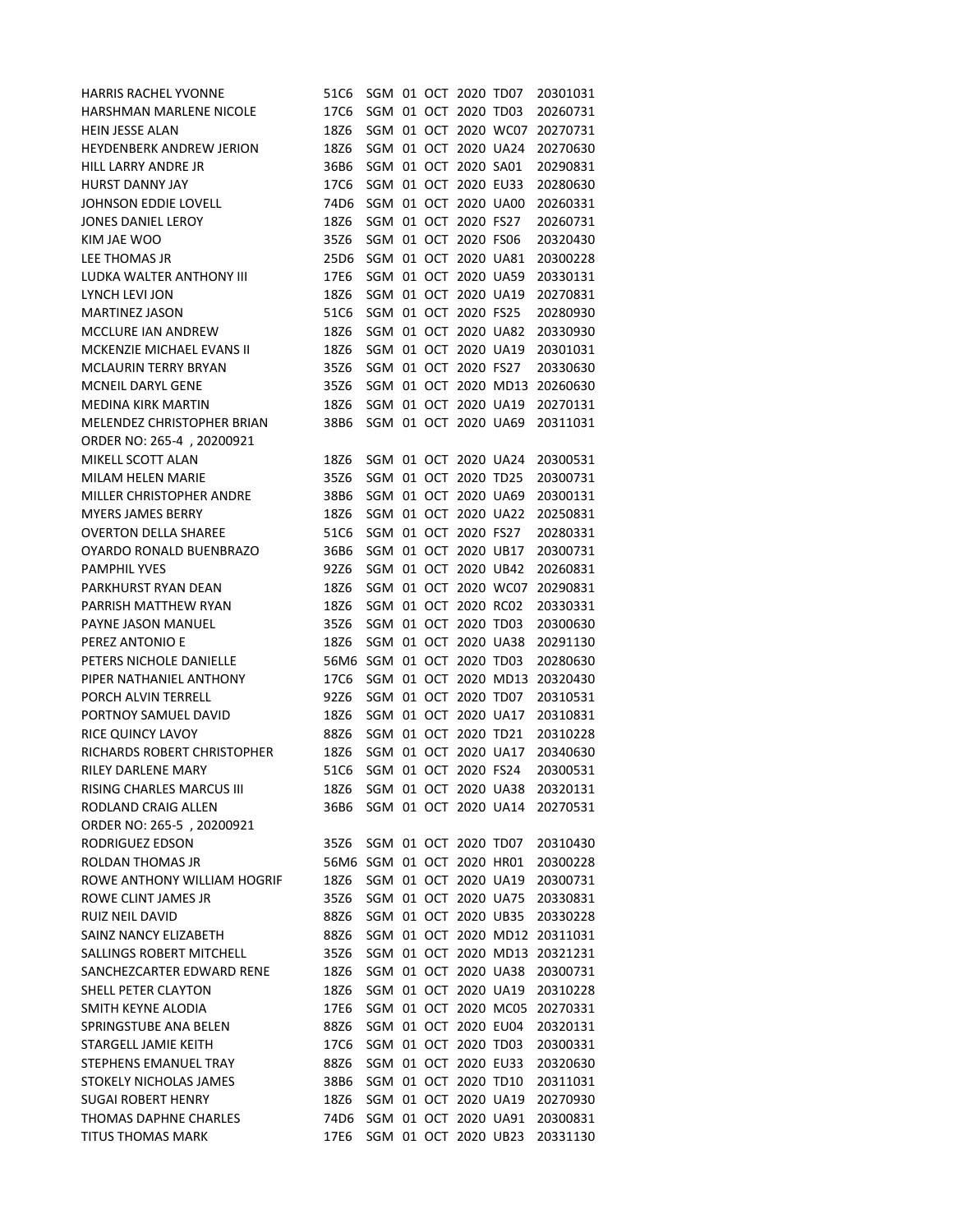| <b>TOWNS SHANE ROBERT</b>        | 88Z6                      |  |                      |                      | SGM 01 OCT 2020 UB56 20270331 |                                                          |
|----------------------------------|---------------------------|--|----------------------|----------------------|-------------------------------|----------------------------------------------------------|
| TOWNSEND RICHARD ANTHONY         | 92G6 SGM 01 OCT 2020 UA59 |  |                      |                      | 20330131                      |                                                          |
| <b>TYNDALL SEAN CONRAD</b>       | 27D6 SGM 01 OCT 2020 UB03 |  |                      |                      | 20290430                      |                                                          |
| ORDER NO: 265-6, 20200921        |                           |  |                      |                      |                               |                                                          |
| <b>VARNEY MATTHEW ARLON</b>      | 17C6                      |  |                      | SGM 01 OCT 2020 UA59 | 20280430                      |                                                          |
| <b>VENTURA KATELYN JO</b>        | 35Z6                      |  |                      | SGM 01 OCT 2020 TD25 | 20301031                      |                                                          |
| <b>WANNER FLYNT ALEX</b>         | 18Z6                      |  |                      | SGM 01 OCT 2020 UA22 | 20290831                      |                                                          |
| WARE JAMES CORY MCKENZIE         | 17E6                      |  |                      | SGM 01 OCT 2020 UB16 | 20330228                      |                                                          |
| <b>WATKINS SAMUEL PRESTON II</b> | 35Z6                      |  |                      | SGM 01 OCT 2020 UA75 | 20300930                      |                                                          |
| <b>WEBB NONYA TENNILLE</b>       | 92Z6                      |  | SGM 01 OCT 2020 UB56 |                      | 20300831                      |                                                          |
| <b>WEBBER CHAD STEWART</b>       | 17C6                      |  |                      | SGM 01 OCT 2020 TD07 | 20320831                      |                                                          |
| WILKERSON MATTHEW ARTHUR         | 27D6                      |  | SGM 01 OCT 2020 UA15 |                      | 20310630                      |                                                          |
| WILLIAMSON CHRISTOPHER MARK      | 18Z6                      |  |                      | SGM 01 OCT 2020 UA22 | 20320331                      |                                                          |
| <b>WILSON TERRY MARTIN JR</b>    | 18Z6                      |  |                      | SGM 01 OCT 2020 UA38 | 20300430                      |                                                          |
| WINGE MICHAEL JAMES              | 27D6                      |  |                      | SGM 01 OCT 2020 UA91 | 20320630                      |                                                          |
| WITHERSPOON JOHN GRIER IV        | 18Z6                      |  |                      | SGM 01 OCT 2020 UA22 | 20260228                      |                                                          |
| <b>WOOD JASON JON</b>            | 18Z6                      |  |                      | SGM 01 OCT 2020 UA38 | 20280731                      |                                                          |
| YOUNG JASMINE NICOLE             | 42A6                      |  |                      | SGM 01 OCT 2020 HR01 | 20320630                      |                                                          |
| YRUEGAS CARYN RAMONA             | 35Z6                      |  |                      | SGM 01 OCT 2020 HR01 | 20340331                      |                                                          |
| <b>ZEEK DAVID TERRENCE</b>       | 88Z6                      |  | SGM 01 OCT 2020 FS02 |                      | 20360930                      |                                                          |
| ORDER NO: 265-7, 20200921        |                           |  |                      |                      |                               |                                                          |
| ABRAHAMSON CHRISTOPHER JAME      | 11Z5                      |  |                      | MSG 01 OCT 2020 UA09 | 20300630                      |                                                          |
| <b>ABZALOV ILKHOM</b>            | 38B5                      |  |                      |                      |                               | MSG 01 OCT 2020 UA69 20220719 MUST REUP TO MEET TIS ROMT |
| ADAM DANIEL PAUL                 | 25B5                      |  |                      | MSG 01 OCT 2020 UA02 | 20230630                      |                                                          |
| <b>ALANIZ ERNESTO</b>            | 25B5                      |  | MSG 01 OCT 2020 FS27 |                      | 20300430                      |                                                          |
| ALEJANDRE JESUS QUEZADA          | 12Z5                      |  | MSG 01 OCT 2020 FS27 |                      | 20280331                      |                                                          |
| ALIAKIL SYLVIA TUMBALL           | 12Y5                      |  | MSG 01 OCT 2020 UB23 |                      | 20261031                      |                                                          |
| ALLEN FELICIA MARIE              | 91Z5                      |  |                      | MSG 01 OCT 2020 UA73 | 20260831                      |                                                          |
| ALLEN ROBERT LEE IV              | 35Z5                      |  |                      |                      | MSG 01 OCT 2020 MD13 20300630 |                                                          |
| ALVEY ELDRIDGE CLINTON           | 79R5                      |  |                      | MSG 01 OCT 2020 HR01 | 20300131                      |                                                          |
| AMBROSIO NICHOLAS MARIO          | 11Z5                      |  |                      | MSG 01 OCT 2020 UB43 | 20320131                      |                                                          |
| ANDERSON JAKIR JAMAL             | 91Z5                      |  |                      | MSG 01 OCT 2020 UA76 | 20230930                      |                                                          |
| ARNOLD JOSHUA DALE               | 25U5 -                    |  |                      |                      | MSG 01 OCT 2020 WH02 20281130 |                                                          |
| <b>BAILEY FREDDIE LEONARD JR</b> | 25U5                      |  |                      | MSG 01 OCT 2020 UB00 | 20271031                      |                                                          |
| <b>BASHAM JOSHUA AARON</b>       | 37F5                      |  | MSG 01 OCT 2020 UB72 |                      | 20280630                      |                                                          |
| <b>BLOCK SETH ALLEN</b>          | 91Z5                      |  |                      | MSG 01 OCT 2020 EU19 | 20240831                      |                                                          |
| <b>BLUE JACOB CARLTON</b>        | 25U5                      |  | MSG 01 OCT 2020 UB36 |                      |                               | 20230701 MUST REUP TO MEET TIS ROMT                      |
| <b>BOSWELL JOSHUA BRYAN</b>      | 13Z5                      |  | MSG 01 OCT 2020 FS27 |                      | 20241022                      |                                                          |
| <b>BOURNER KYLE JEFFREY</b>      | 74D5                      |  |                      | MSG 01 OCT 2020 UA37 | 20281130                      |                                                          |
| <b>BRANDT KYLE MICHAEL</b>       | 12Z5                      |  | MSG 01 OCT 2020 FS14 |                      | 20281031                      |                                                          |
| <b>BROWN CHRISTOPHER CURTIS</b>  | 11Z5                      |  |                      | MSG 01 OCT 2020 HR01 |                               | 20230226 MUST REUP TO MEET TIS ROMT                      |
| ORDER NO: 265-8, 20200921        |                           |  |                      |                      |                               |                                                          |
| BRUMER CHERESE KEALALANI DI      | 35Z5                      |  |                      | MSG 01 OCT 2020 UA58 | 20300731                      |                                                          |
| <b>BURROWS AARON JAMES</b>       | 68W5 MSG 01 OCT 2020 UB10 |  |                      |                      | 20270531                      |                                                          |
| <b>BURTON DAVID THOMAS</b>       | 18Z5                      |  |                      |                      | MSG 01 OCT 2020 UA22 20290731 |                                                          |
| <b>BYERS ANTHONY MICHAEL</b>     | 12Z5                      |  | MSG 01 OCT 2020 FS14 |                      | 20320131                      |                                                          |
| <b>CAMPBELL JERRY LEE</b>        | 18Z5                      |  |                      | MSG 01 OCT 2020 UA19 | 20290531                      |                                                          |
| CARLSON BENJAMIN WILLIAM         | 11Z5                      |  | MSG 01 OCT 2020 FS27 |                      | 20300430                      |                                                          |
| CARTER CHRISTOPHER EDWIN JR      | 25U5                      |  |                      | MSG 01 OCT 2020 UA71 | 20270731                      |                                                          |
| <b>CARTER MINDY MARIE</b>        | 88Z5                      |  |                      | MSG 01 OCT 2020 UA20 | 20290630                      |                                                          |
| <b>CASTROROSA EFRAIN</b>         | 91Z5                      |  | MSG 01 OCT 2020 TD18 |                      | 20260228                      |                                                          |
| CAZASTA DANIEL RALPH             | 11Z5                      |  | MSG 01 OCT 2020 FS27 |                      |                               |                                                          |
|                                  |                           |  |                      |                      |                               | 20220328 MUST REUP TO MEET TIS ROMT                      |
| <b>CHADWICK KREGG MATTHEW</b>    | 79R5                      |  | MSG 01 OCT 2020 HR01 |                      | 20260430                      |                                                          |
| <b>CHATMAN JACQUELINE RENEE</b>  | 25B5                      |  |                      |                      | MSG 01 OCT 2020 WH02 20250228 |                                                          |
| <b>CHERLAND SEAN ERIC</b>        | 35Z5                      |  | MSG 01 OCT 2020 UB29 |                      | 20291130                      |                                                          |
| <b>COLLINS AUSTIN DOUGLAS</b>    | 18Z5                      |  | MSG 01 OCT 2020 FS14 | MSG 01 OCT 2020 UA24 | 20300831                      |                                                          |
| <b>CONNOLLY THOMAS JOSEPH</b>    | 17E5                      |  |                      |                      | 20231021                      |                                                          |
| <b>CONYERS SHAUN ODELL</b>       | 51C5                      |  | MSG 01 OCT 2020 FS06 |                      | 20290430                      |                                                          |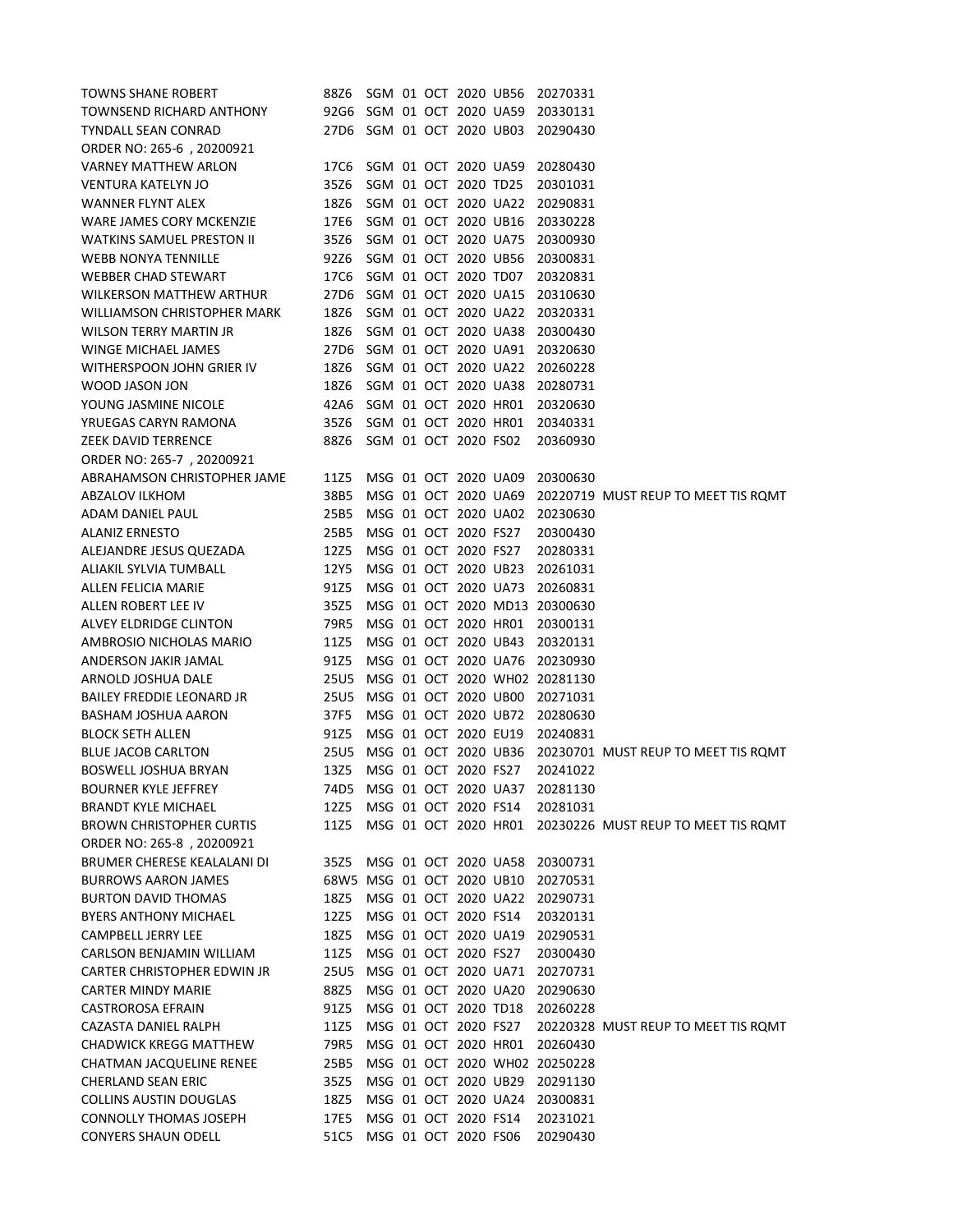| <b>COPELAND JUANITA MICHELLE</b>                         | 92G5.                             |  | MSG 01 OCT 2020 SA01 |                                              | 20260831                           |                                                          |
|----------------------------------------------------------|-----------------------------------|--|----------------------|----------------------------------------------|------------------------------------|----------------------------------------------------------|
| COREY QUADEDRA ELIZABETH                                 | 51C5                              |  | MSG 01 OCT 2020 FS16 |                                              | 20251130                           |                                                          |
| <b>CRIST BRIAN DANIEL</b>                                | 25B5                              |  |                      |                                              | MSG 01 OCT 2020 MD11 20290430      |                                                          |
| <b>CROCKER MICHAEL PAUL</b>                              | 18Z5                              |  |                      |                                              |                                    | MSG 01 OCT 2020 UA17 20220107 MUST REUP TO MEET TIS ROMT |
| ORDER NO: 265-9, 20200921                                |                                   |  |                      |                                              |                                    |                                                          |
| DAVIS AMY ELIZABETH                                      | 68W5 MSG 01 OCT 2020 HR01         |  |                      |                                              | 20250731                           |                                                          |
| <b>DAVIS DENNIS ALLEN</b>                                | 38B5                              |  |                      | MSG 01 OCT 2020 UA18                         | 20241130                           |                                                          |
| <b>DESAI SHOBHAN PRAKASH</b>                             | 92G5                              |  | MSG 01 OCT 2020 SA01 |                                              | 20281130                           |                                                          |
| DIAZ EVANGELINA                                          | 27D5                              |  | MSG 01 OCT 2020 UB09 |                                              | 20301130                           |                                                          |
| DIAZ TONY DANNY                                          | 91Z5                              |  | MSG 01 OCT 2020 FS06 |                                              | 20260630                           |                                                          |
| DILUCCHIO GRANT MACDONALD                                | 68W5 MSG 01 OCT 2020 UA08         |  |                      |                                              | 20311231                           |                                                          |
| DOGGETT ALLEN CHRISTOPHER                                | 79R5                              |  |                      | MSG 01 OCT 2020 HR01                         | MSG 01 OCT 2020 WH02 20230831      | 20230529 MUST REUP TO MEET TIS ROMT                      |
| DOLL CHRISTOPHER SAMSON<br>DUKE NATHAN DAVID             | 94Z5<br>68W5 MSG 01 OCT 2020 FS25 |  |                      |                                              | 20290831                           |                                                          |
| DY JAY VILORIA                                           | 68E5                              |  | MSG 01 OCT 2020 FS34 |                                              | 20280430                           |                                                          |
| <b>FAIRMAN GRANT LOU</b>                                 | 35Z5                              |  |                      | MSG 01 OCT 2020 UA24                         | 20270930                           |                                                          |
| <b>FERGUSON MICHELLE ANN</b>                             | 88Z5                              |  | MSG 01 OCT 2020 TD18 |                                              | 20260131                           |                                                          |
| FIELDS PAUL SAMUEL                                       | 94Z5                              |  |                      | MSG 01 OCT 2020 UB55                         | 20221031                           |                                                          |
| FINLEY JUSTIN EDWARD                                     | 88Z5                              |  |                      | MSG 01 OCT 2020 HR01                         | 20270731                           |                                                          |
| <b>FISH JOSHUA PHILLIP</b>                               | 18Z5                              |  |                      | MSG 01 OCT 2020 UA17                         |                                    | 20220625 MUST REUP TO MEET TIS ROMT                      |
| <b>FISK DAVID ALAN</b>                                   | 17E5                              |  | MSG 01 OCT 2020 TD22 |                                              | 20270430                           |                                                          |
| <b>FLORES LUIS ENRIQUE</b>                               | 68W5 MSG 01 OCT 2020 UA64         |  |                      |                                              | 20250831                           |                                                          |
| <b>FOLSOM STEVEN JOHN</b>                                | 11Z5                              |  |                      | MSG 01 OCT 2020 UA01                         | 20311031                           |                                                          |
| <b>FORBES CHADWICK MITCHELL</b>                          | 18Z5                              |  |                      | MSG 01 OCT 2020 UA17                         | 20301031                           |                                                          |
| <b>FOX RYAN RUSSELL</b>                                  | 18Z5                              |  |                      |                                              |                                    | MSG 01 OCT 2020 UA22 20220329 MUST REUP TO MEET TIS ROMT |
| ORDER NO: 265-10, 20200921                               |                                   |  |                      |                                              |                                    |                                                          |
| <b>FRANKLIN WILL BLASIER</b>                             | 18Z5                              |  |                      | MSG 01 OCT 2020 UA17                         |                                    | 20230917 MUST REUP TO MEET TIS ROMT                      |
| <b>GARCIA OSWALDO GABRIEL</b>                            | 35Z5                              |  |                      | MSG 01 OCT 2020 UA80                         | 20290430                           |                                                          |
| <b>GARRISON TERRY LAWRENCE II</b>                        | 17E5                              |  | MSG 01 OCT 2020 UB21 |                                              | 20270531                           |                                                          |
| <b>GEORGE DARRYL B</b>                                   | 25B5                              |  | MSG 01 OCT 2020 TD08 |                                              | 20261031                           |                                                          |
| <b>GLANVILLE ALEC</b>                                    | 88Z5                              |  | MSG 01 OCT 2020 TD18 |                                              | 20251031                           |                                                          |
| <b>GONZALEZ JUSTIN WAYNE</b>                             | 92G5                              |  | MSG 01 OCT 2020 SA01 |                                              | 20300331                           |                                                          |
| <b>GORDON CHRISTINE MARIE</b>                            | 25W5 MSG 01 OCT 2020 FS27         |  |                      |                                              | 20260831                           |                                                          |
| <b>GRAY JACOB BYRON STANISLAUS</b>                       | 74D5                              |  |                      | MSG 01 OCT 2020 UA38                         | 20300930                           |                                                          |
| <b>GREEN BRANDON LEE</b>                                 | 11Z5                              |  | MSG 01 OCT 2020 TD13 |                                              | 20240131                           |                                                          |
| <b>GREENE KENNETH LEROY JR</b>                           | 74D5                              |  |                      | MSG 01 OCT 2020 UB59                         | 20320531                           |                                                          |
| <b>GROTENHUIS JACQUELINEANTOIN</b>                       | 25W5 MSG 01 OCT 2020 TD03         |  |                      |                                              | 20270831                           |                                                          |
| <b>HACKWORTH JACOB DAVID</b>                             | 18Z5                              |  |                      | MSG 01 OCT 2020 UA22                         | 20310831                           |                                                          |
| <b>HALL CLAREYSSA THOMLIA</b>                            | 35Z5                              |  |                      |                                              | MSG 01 OCT 2020 MD12 20290131      |                                                          |
| <b>HALL DUSTIN MICHAEL</b>                               | 56M5                              |  |                      | MSG 01 OCT 2020 HR01                         | MSG 01 OCT 2020 MD11 20271031      |                                                          |
| <b>HALL TRAVIS ALAN</b>                                  | 79R5                              |  |                      |                                              |                                    | 20230327 MUST REUP TO MEET TIS ROMT                      |
| HARDENSTINE TIFFANY ANN<br><b>HARRIS ANTONIO MONTREY</b> | 68P5<br>13Z5                      |  |                      | MSG 01 OCT 2020 HR01<br>MSG 01 OCT 2020 UA39 | 20260930<br>20270831               |                                                          |
| <b>HAWS THERESA ANN</b>                                  | 35Z5                              |  |                      | MSG 01 OCT 2020 UA57                         | 20280331                           |                                                          |
| <b>HAYDEN MICHAEL DOUGLAS</b>                            | 18Z5                              |  |                      | MSG 01 OCT 2020 UA38                         | 20240529                           |                                                          |
| <b>HAYWARD ROBERT KEITH</b>                              | 68E5                              |  |                      |                                              | MSG 01 OCT 2020 MC03 20281031      |                                                          |
| ORDER NO: 265-11, 20200921                               |                                   |  |                      |                                              |                                    |                                                          |
| <b>HENDERSON OMAR JUSTIN</b>                             | 91Z5                              |  |                      | MSG 01 OCT 2020 UB22                         | 20260531                           |                                                          |
| <b>HOLLIS CHRISTOPHER JAMESON</b>                        | 35Z5                              |  |                      | MSG 01 OCT 2020 UA17                         | 20271031                           |                                                          |
| <b>HOUGNON JOY MARIE</b>                                 | 35Z5                              |  |                      |                                              | MSG 01 OCT 2020 MD13 20300531      |                                                          |
| HUNT NATASHA LAQUANA                                     | 36B5                              |  |                      | MSG 01 OCT 2020 UB42                         | 20300531                           |                                                          |
| JOHNSON NATHANIEL GLEN                                   | 13Z5                              |  | MSG 01 OCT 2020 FS22 |                                              | 20290731                           |                                                          |
| JOHNSTON DOUGLAS ALLEN EDWA                              | 12Z5                              |  |                      | MSG 01 OCT 2020 UA80                         | 20310630                           |                                                          |
| <b>JONES ZACKERY PAUL</b>                                | 74D5                              |  |                      |                                              | MSG 01 OCT 2020 WC02 20300731      |                                                          |
| <b>KEESY MICHAEL ALLAN</b>                               | 35Z5                              |  | MSG 01 OCT 2020 FS13 |                                              |                                    | 20230420 MUST REUP TO MEET TIS ROMT                      |
| KIDWELL CHRISTINA MARIE                                  | 51C5                              |  | MSG 01 OCT 2020 TD10 |                                              | 20270131                           |                                                          |
| KING MICHAEL ANTHONY                                     | 56M5 MSG 01 OCT 2020 UA00         |  |                      |                                              | 20290930                           |                                                          |
| KITTLE KEITH WATSON                                      |                                   |  |                      |                                              | 68W5 MSG 01 OCT 2020 MD12 20280930 |                                                          |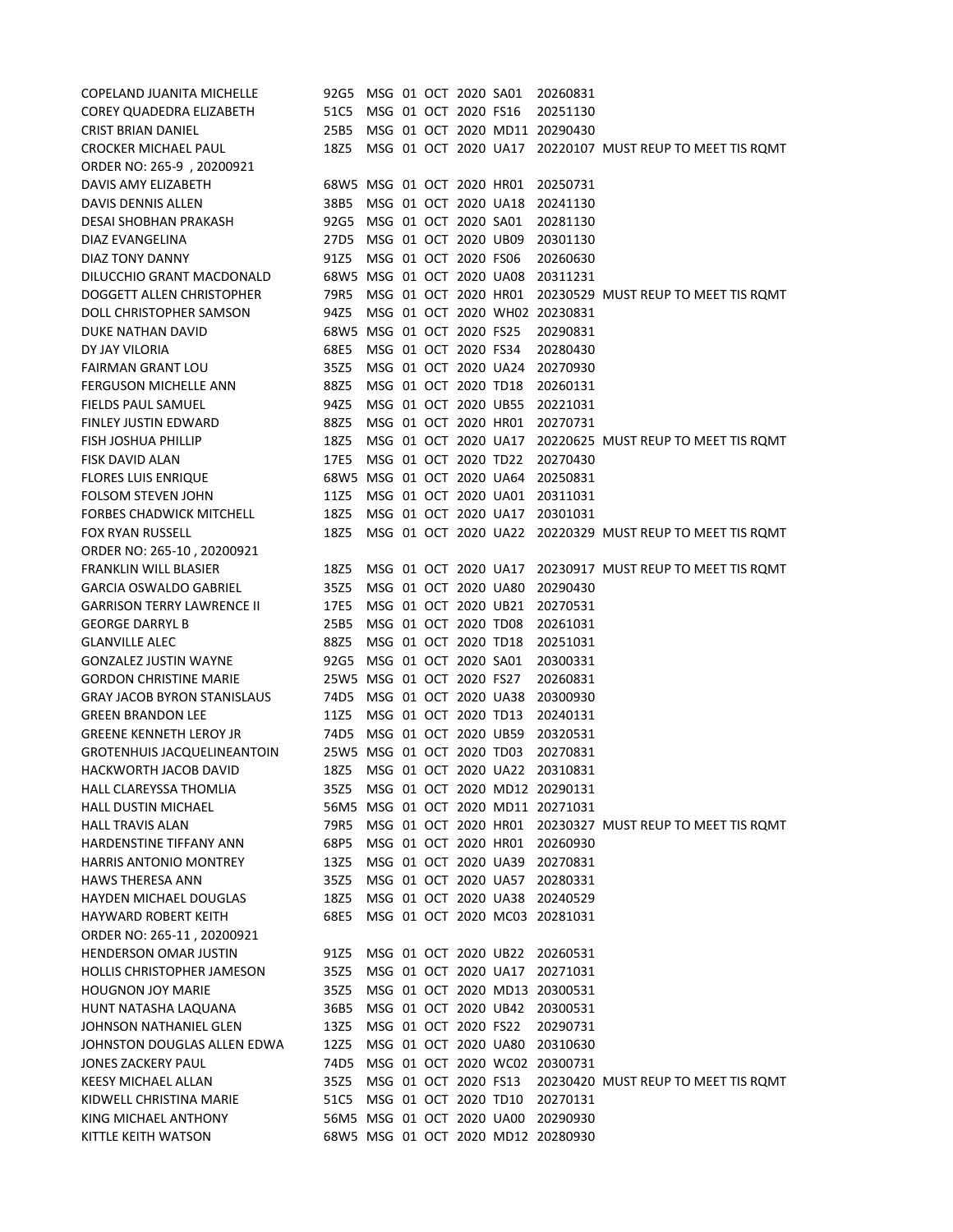| KLUTTS CHRISTOPHER CHARLES  | 46Z5                      |  |                      | MSG 01 OCT 2020 SA01      |                                    | 20220316 MUST REUP TO MEET TIS ROMT                      |
|-----------------------------|---------------------------|--|----------------------|---------------------------|------------------------------------|----------------------------------------------------------|
| KOERNER MARLENA CONSTANCE   | <b>25U5</b>               |  |                      | MSG 01 OCT 2020 UA94      | 20260331                           |                                                          |
| KOKOTOVICHRENJIFO RACHEL LY | 74D5                      |  |                      | MSG 01 OCT 2020 UA17      |                                    | 20220525 MUST REUP TO MEET TIS ROMT                      |
| <b>KOPECKY AARON JOSEPH</b> | 51C5                      |  |                      | MSG 01 OCT 2020 HR01      | 20300430                           |                                                          |
| KORNTVED CHRISTOPHER JOHN   | 17E5                      |  | MSG 01 OCT 2020 FS22 |                           | 20260831                           |                                                          |
| <b>LEARY BRAD</b>           | 35Z5                      |  |                      | MSG 01 OCT 2020 UA17      | 20290131                           |                                                          |
| LEE JACK DAVID              | 13Z5                      |  |                      | MSG 01 OCT 2020 UA94      | 20270131                           |                                                          |
| LEE KEISHA LYNN             | 25U5 MSG 01 OCT 2020 UB10 |  |                      |                           | 20290831                           |                                                          |
| LEE LINDSEY ANN             | 12Y5                      |  |                      | MSG 01 OCT 2020 RC02      | 20280229                           |                                                          |
| ORDER NO: 265-12, 20200921  |                           |  |                      |                           |                                    |                                                          |
| LEE RAY JR                  | 51C5                      |  | MSG 01 OCT 2020 FS13 |                           | 20270131                           |                                                          |
| LOFTUS JAMES ERIK           | 35Z5                      |  | MSG 01 OCT 2020 RC02 |                           | 20310630                           |                                                          |
| LOMMER JUDITH ANN           | 51C5                      |  |                      |                           | MSG 01 OCT 2020 MC05 20290430      |                                                          |
| LOPEZ DANIEL STEVEN         | 18Z5                      |  |                      |                           | MSG 01 OCT 2020 UA17 20280930      |                                                          |
| LOVE KYLE FRANCIS           | 17E5                      |  |                      | MSG 01 OCT 2020 UB21      | 20290831                           |                                                          |
| LUAFALEMANA SEFO PERESETENE | 92A5                      |  |                      | MSG 01 OCT 2020 UB50      | 20230831                           |                                                          |
| MARKIEWICZ JAROSLAW         | 12Z5                      |  |                      | MSG 01 OCT 2020 HR01      | 20280531                           |                                                          |
| <b>MARRERO MELANIE ANN</b>  | 68E5                      |  |                      |                           | MSG 01 OCT 2020 MC03 20241031      |                                                          |
| MARTINEZ JOSHUA ANDRAES     | 18Z5                      |  |                      |                           |                                    | MSG 01 OCT 2020 UA38 20211201 MUST REUP TO MEET TIS ROMT |
| MAYNEZ ALBERTO JR           |                           |  |                      |                           | 25W5 MSG 01 OCT 2020 MD12 20260731 |                                                          |
| MCDONALD BENJAMIN ALAN      | 17E5                      |  |                      | MSG 01 OCT 2020 UB21      | 20311231                           |                                                          |
| <b>MCIVER CYRIL GAMIL</b>   | 18Z5                      |  |                      |                           | MSG 01 OCT 2020 UA22 20300331      |                                                          |
| MCMENNAMY CODY LYNN         | 18Z5                      |  | MSG 01 OCT 2020 FS27 |                           | 20280630                           |                                                          |
| MINNIER KRISTIFER WILLIAM   | 35Z5                      |  |                      | MSG 01 OCT 2020 UA38      | 20260228                           |                                                          |
| <b>MURI ANDREW PHILIP</b>   | 18Z5                      |  |                      | MSG 01 OCT 2020 UA82      | 20300228                           |                                                          |
| NEFF CHRISTOPHER MICHAEL    | 91Z5                      |  |                      | MSG 01 OCT 2020 UA02      | 20261031                           |                                                          |
| <b>NELSON GERAD ANTON</b>   | 37F5                      |  |                      | MSG 01 OCT 2020 UB72      | 20280229                           |                                                          |
| <b>NELSON JUSTIN LEE</b>    | 35Z5                      |  |                      | MSG 01 OCT 2020 UB36      | 20290831                           |                                                          |
| <b>OCONNER SEAN PATRICK</b> | 74D5                      |  |                      | MSG 01 OCT 2020 TD21      | 20300630                           |                                                          |
| OLIVAREZ JUAN CARLOS        | 18Z5                      |  |                      |                           | MSG 01 OCT 2020 UA38 20271031      |                                                          |
| ORDER NO: 265-13, 20200921  |                           |  |                      |                           |                                    |                                                          |
| <b>PAYNE ROY EVERS JR</b>   |                           |  |                      |                           | 38B5 MSG 01 OCT 2020 UA69 20281031 |                                                          |
| PERRY GOLAN BERNARD III     |                           |  |                      |                           | 25W5 MSG 01 OCT 2020 RC02 20270930 |                                                          |
| PERRY RICARLO DONTE         | 94Z5                      |  |                      | MSG 01 OCT 2020 UB55      | 20260831                           |                                                          |
| PIERCE ANGELICA             | 27D5                      |  |                      | MSG 01 OCT 2020 UA22      | 20320630                           |                                                          |
| PITTS ANDREA GABRIELA       | 92G5                      |  |                      | MSG 01 OCT 2020 TD13      | 20261130                           |                                                          |
| PORTER AARON RAYMON         | 35Z5                      |  |                      | MSG 01 OCT 2020 EU38      | 20240930                           |                                                          |
| PRATER SEAN DEMETRIUS       | 92G5                      |  |                      | MSG 01 OCT 2020 UB51      | 20250630                           |                                                          |
| PRIMEAUX KEITH LYNN         | 35Z5                      |  |                      |                           | MSG 01 OCT 2020 TD25 20270731      |                                                          |
| PRUITT JONATHAN JAKE        | 91Z5                      |  |                      | MSG 01 OCT 2020 UA05      | 20230531                           |                                                          |
| RAMEY SAMUEL EDWARD JR      | 92G5                      |  |                      | MSG 01 OCT 2020 UA17      | 20220831                           |                                                          |
| REED JUSTIN THOMAS          | 88Z5                      |  |                      |                           | MSG 01 OCT 2020 UA20 20250131      |                                                          |
| RENEAU CHARLES RAYMOND      | 35Z5                      |  |                      |                           | MSG 01 OCT 2020 MD12 20260228      |                                                          |
| REYESBAERGA DANIEL          | 36B5                      |  |                      | MSG 01 OCT 2020 RC02      | 20310131                           |                                                          |
| RHONE GEOFFREY              | 88Z5                      |  |                      | MSG 01 OCT 2020 HR01      | 20250531                           |                                                          |
| RHYM WINSTON JERMAINE       |                           |  |                      | 56M5 MSG 01 OCT 2020 UB09 | 20300831                           |                                                          |
| RICHARD SPENCER ANDREW      | 38B5                      |  |                      |                           | MSG 01 OCT 2020 UA69 20290831      |                                                          |
| RIDDLE TERRENCE LEE JR      | 36B5                      |  |                      | MSG 01 OCT 2020 TD10      | 20280131                           |                                                          |
| RIDGEWAY TONYA PORTIER      | 36B5                      |  |                      |                           | MSG 01 OCT 2020 UA74 20281130      |                                                          |
| RIOS WESTLEY                | 79R5                      |  |                      |                           | MSG 01 OCT 2020 HR01 20260630      |                                                          |
| ROBBINS ERIC DEAN JR        | 25B5                      |  |                      |                           | MSG 01 OCT 2020 MC05 20290131      |                                                          |
| ORDER NO: 265-14, 20200921  |                           |  |                      |                           |                                    |                                                          |
| ROBERTS IAN ADAM            | 12Z5                      |  |                      |                           | MSG 01 OCT 2020 UA26 20260430      |                                                          |
| ROBLES TIMOTHY REYES        | 12Z5                      |  |                      |                           | MSG 01 OCT 2020 WC02 20310228      |                                                          |
| RODGERS CHARLES JOSH        | 88Z5                      |  |                      | MSG 01 OCT 2020 FS22      | 20291130                           |                                                          |
| RODRIGUEZ ARCENIO BLADIMIR  | 18Z5                      |  |                      | MSG 01 OCT 2020 HR01      | 20261130                           |                                                          |
| RODRIGUEZ MARK              | 38B5                      |  | MSG 01 OCT 2020 FS01 |                           | 20220831                           |                                                          |
| RONDEAU ERIC NOEL           | 17E5                      |  |                      |                           | MSG 01 OCT 2020 UB10 20260930      |                                                          |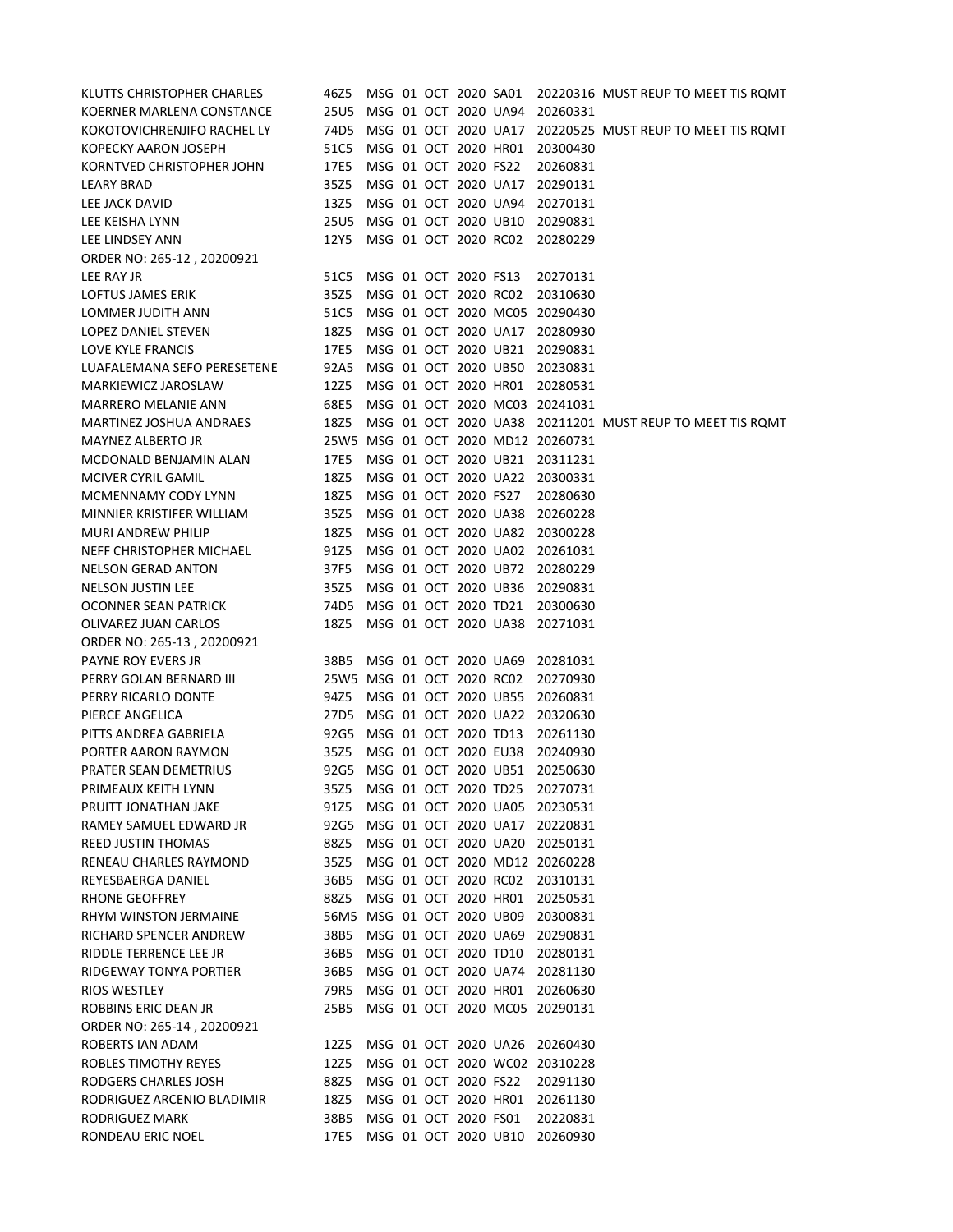| RUSSELL MARIANNE ELIZABE           | 88Z5                      |  |                      |                      | MSG 01 OCT 2020 WC03 20280430      |                                     |
|------------------------------------|---------------------------|--|----------------------|----------------------|------------------------------------|-------------------------------------|
| SABLON CALVIN NMN                  | 36B5                      |  |                      |                      | MSG 01 OCT 2020 MD11 20240831      |                                     |
| SALDALA GONZALO MIGUEL             | 38B5                      |  | MSG 01 OCT 2020 FS27 |                      | 20251231                           |                                     |
| SALKOWSKI JOSEPH FRANK JR          | 68P5                      |  |                      | MSG 01 OCT 2020 UA42 | 20290930                           |                                     |
| SANDIFER MATTHEW CRAIG             | 35Z5                      |  | MSG 01 OCT 2020 TD25 |                      | 20281231                           |                                     |
| SANTI ANTHONY JOHN                 | 92G5                      |  | MSG 01 OCT 2020 UB34 |                      | 20280831                           |                                     |
| <b>SCOTT RODNEY TERRELL</b>        | 35Z5                      |  |                      | MSG 01 OCT 2020 MC05 | 20250930                           |                                     |
| <b>SEARIGHT DEANDRE MONTEZ</b>     | 25B5                      |  | MSG 01 OCT 2020 TD03 |                      | 20280831                           |                                     |
| <b>SEKELSKY CHARLES MICHAEL II</b> | 18Z5                      |  |                      | MSG 01 OCT 2020 UA24 | 20300430                           |                                     |
| SELLERS SAMUEL ANDERSON            | 35Z5                      |  |                      |                      | MSG 01 OCT 2020 WC02 20280531      |                                     |
| <b>SEWELL SETH MYERS</b>           | 13Z5                      |  |                      |                      | MSG 01 OCT 2020 WC02 20300131      |                                     |
| <b>SHANNON GINNY REBECCA</b>       | 88Z5                      |  |                      |                      | MSG 01 OCT 2020 WH01 20240831      |                                     |
| SHEARER NICHOLAS MATTHEW           | 25U5                      |  |                      | MSG 01 OCT 2020 UA80 | 20271031                           |                                     |
| SHERMAN LLOYD ANTHONY              | 88Z5                      |  | MSG 01 OCT 2020 TD18 |                      | 20280229                           |                                     |
| ORDER NO: 265-15, 20200921         |                           |  |                      |                      |                                    |                                     |
| <b>SISCO KYRA LUNA</b>             | 74D5                      |  |                      | MSG 01 OCT 2020 UA22 | 20280229                           |                                     |
| SMITH APRIL DENISE                 | 25B5                      |  |                      |                      | MSG 01 OCT 2020 MD11 20280831      |                                     |
| SOPER DUSTIN JAMES                 | 94Z5                      |  |                      |                      | MSG 01 OCT 2020 WC06 20260228      |                                     |
| <b>SOSA RICHARD JOSE</b>           | 94Z5                      |  |                      | MSG 01 OCT 2020 HR01 | 20240930                           |                                     |
| <b>STARR ERIC SHANE</b>            | 18Z5                      |  |                      | MSG 01 OCT 2020 UA17 | 20280630                           |                                     |
| STEBLETON MATTHEW EUGENE           | 18Z5                      |  |                      | MSG 01 OCT 2020 UA17 | 20300731                           |                                     |
| STEWART JEFFREY THOMAS             | 17E5                      |  | MSG 01 OCT 2020 TD03 |                      | 20260131                           |                                     |
| STRICKLIN SARAH LYNN               | 35Z5                      |  |                      | MSG 01 OCT 2020 HR01 |                                    | 20220601 MUST REUP TO MEET TIS ROMT |
| SULLIVAN STEPHEN SCOTT             | 35Z5                      |  | MSG 01 OCT 2020 EU38 |                      | 20230131                           |                                     |
| SZIMANDEL AKOS                     | 92G5                      |  |                      | MSG 01 OCT 2020 UA75 |                                    | 20230507 MUST REUP TO MEET TIS ROMT |
| TABBERT NATHAN JAMES               | 35Z5                      |  |                      | MSG 01 OCT 2020 UA89 | 20261031                           |                                     |
| TATRO JOSHUA DANIEL                | 18Z5                      |  |                      | MSG 01 OCT 2020 WC07 | 20241024                           |                                     |
| TATUM TAMARA LATRICE               | 88Z5                      |  | MSG 01 OCT 2020 UB00 |                      | 20270630                           |                                     |
| <b>TAYLOR WILLIAM DANE</b>         | 37F5                      |  |                      | MSG 01 OCT 2020 UA37 | 20251105                           |                                     |
| THOMAS JOSHUA GLENN                | 13Z5                      |  | MSG 01 OCT 2020 UA10 |                      | 20281130                           |                                     |
| THOMPSON JEFFREY EDWARD            | 79R5                      |  | MSG 01 OCT 2020 HR01 |                      | 20270731                           |                                     |
| THOMPSON MATTHEW TODD              | 35Z5                      |  | MSG 01 OCT 2020 UB57 |                      | 20270531                           |                                     |
| <b>THOMPSON RYAN CURTIS</b>        | 35Z5                      |  | MSG 01 OCT 2020 UB63 |                      | 20300930                           |                                     |
| THRASHER DWIGHT GLENN              | 79R5                      |  |                      | MSG 01 OCT 2020 HR01 | 20280229                           |                                     |
| <b>TILLY PAUL MICHAEL</b>          | 35Z5                      |  |                      | MSG 01 OCT 2020 EU50 | 20280630                           |                                     |
| ORDER NO: 265-16, 20200921         |                           |  |                      |                      |                                    |                                     |
| TOLER NICHOLAS BERTRAND            | 25B5                      |  |                      | MSG 01 OCT 2020 UA03 | 20240831                           |                                     |
| <b>TORRESTORRES ERICK</b>          | 88Z5                      |  |                      |                      | MSG 01 OCT 2020 WH01 20280331      |                                     |
| <b>TRAIL BRANDON LYNN</b>          | 74D5                      |  |                      | MSG 01 OCT 2020 UB12 | 20310930                           |                                     |
| <b>TUCKER BRYAN ANTHONY</b>        | 88Z5                      |  |                      | MSG 01 OCT 2020 UB50 | 20270131                           |                                     |
| <b>TUNNELL ROBERT EDWARD</b>       | 25W5 MSG 01 OCT 2020 UA22 |  |                      |                      | 20291130                           |                                     |
| <b>TURPIN MICHAEL WAYNE</b>        | 88Z5                      |  | MSG 01 OCT 2020 FS16 |                      | 20280831                           |                                     |
| <b>TYLER BRETT ANDREW</b>          | 38B5                      |  |                      | MSG 01 OCT 2020 HR01 | 20280731                           |                                     |
| <b>TYSINGER ROGER ERIC JR</b>      |                           |  |                      |                      | 56M5 MSG 01 OCT 2020 WC03 20300131 |                                     |
| VASQUEZ MARCUS LEE                 | 18Z5                      |  |                      | MSG 01 OCT 2020 UA19 | 20310331                           |                                     |
| <b>VERARODRIGUEZ ANDRES FELIPE</b> | 38B5                      |  |                      | MSG 01 OCT 2020 UA69 | 20301130                           |                                     |
| VIAMONTE HEATHER TERESA            | 35Z5                      |  | MSG 01 OCT 2020 UB29 |                      | 20300430                           |                                     |
| <b>VOGT OLIVER THOMAS</b>          | 18Z5                      |  |                      | MSG 01 OCT 2020 UA22 | 20290731                           |                                     |
| <b>VOLKERT DANNY LEE</b>           | 74D5                      |  | MSG 01 OCT 2020 FS09 |                      | 20301130                           |                                     |
| <b>WADE MARC ANDREW</b>            | 18Z5                      |  | MSG 01 OCT 2020 FS27 |                      | 20300531                           |                                     |
| WALSH MICHAEL THOMAS               | 79R5                      |  |                      | MSG 01 OCT 2020 HR01 | 20300228                           |                                     |
| <b>WALTER DEXTER ELLIOTT</b>       | 12Y5                      |  |                      | MSG 01 OCT 2020 UB43 | 20240321                           |                                     |
| <b>WATKINS ZACHERY CAINE</b>       | 79R5                      |  | MSG 01 OCT 2020 HR01 |                      | 20251231                           |                                     |
| WESTERMANN ADAM DANIEL             |                           |  |                      |                      | 56M5 MSG 01 OCT 2020 MD11 20290531 |                                     |
| <b>WHITNEY ROBERT EDWARD</b>       | 35Z5                      |  |                      | MSG 01 OCT 2020 UB24 | 20300228                           |                                     |
| <b>WILLIAMS LIONELL JERMAINE</b>   | 13Z5                      |  |                      | MSG 01 OCT 2020 UA80 | 20291130                           |                                     |
| ORDER NO: 265-17, 20200921         |                           |  |                      |                      |                                    |                                     |
| WILLIAMS PAUL HOWARD JR            | 35Z5                      |  |                      | MSG 01 OCT 2020 UB46 | 20260228                           |                                     |
|                                    |                           |  |                      |                      |                                    |                                     |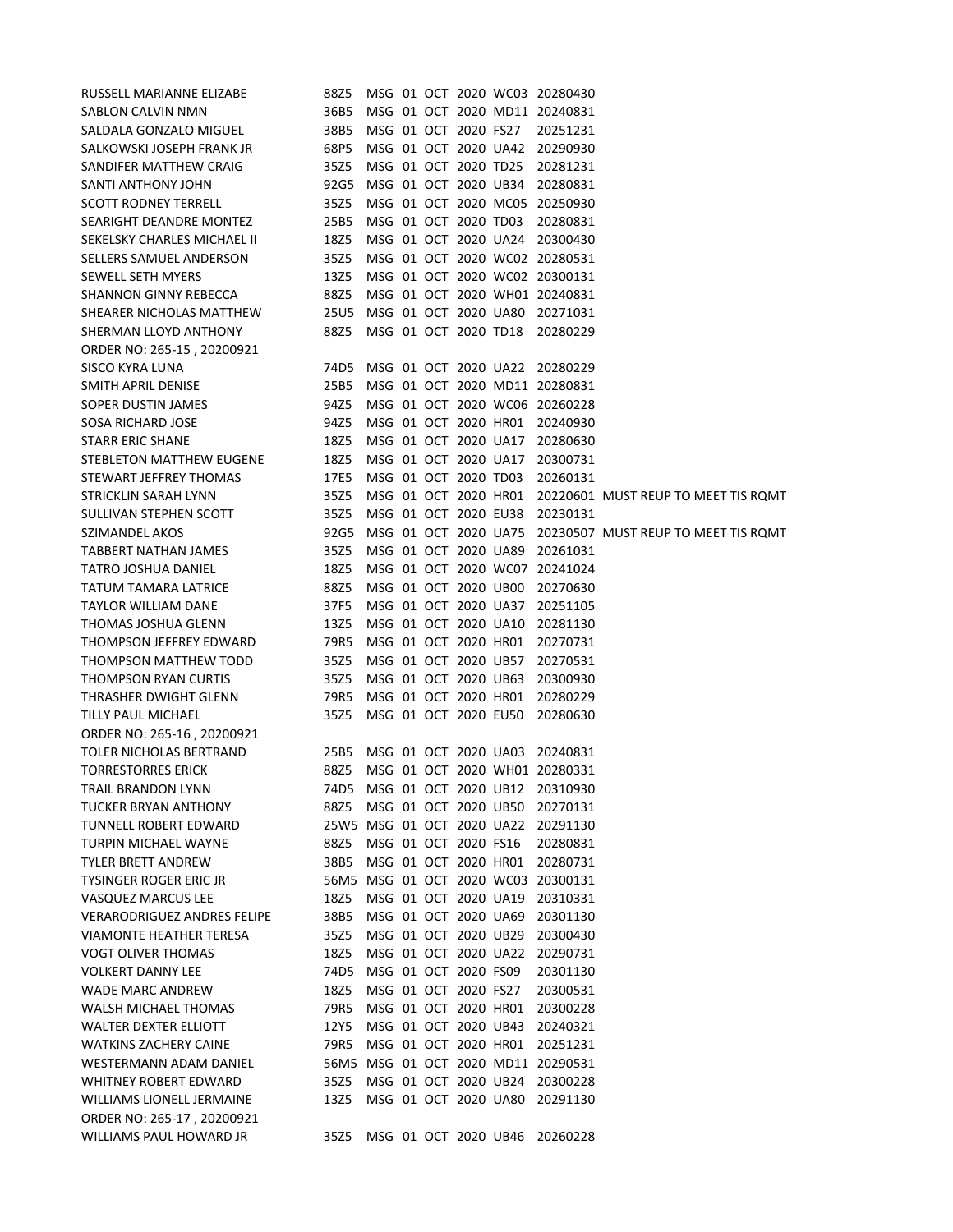| WILLIAMS SHANNELL LASHEA                                    | 35Z5                      |            |  |                      | MSG 01 OCT 2020 UA19 | 20291130 |                                                                            |
|-------------------------------------------------------------|---------------------------|------------|--|----------------------|----------------------|----------|----------------------------------------------------------------------------|
| <b>WILSON MELLAH SHABAZZ</b>                                | 35Z5                      |            |  | MSG 01 OCT 2020 UA68 |                      | 20260630 |                                                                            |
| <b>WINDES BRANDON TODD</b>                                  | 92G5                      |            |  |                      | MSG 01 OCT 2020 UA08 | 20250131 |                                                                            |
| YOUMANS BRIDGET LYNETTE                                     | 25W5 MSG 01 OCT 2020 TD03 |            |  |                      |                      | 20291031 |                                                                            |
| YOUNG CHRISTOPHER DONTA                                     | 25W5 MSG 01 OCT 2020 MC05 |            |  |                      |                      | 20300228 |                                                                            |
| YOUNG DE ANTWAN DE MAJO SR                                  | 31D5 MSG 01 OCT 2020 UB39 |            |  |                      |                      | 20250531 |                                                                            |
| ORDER NO: 265-18, 20200921                                  |                           |            |  |                      |                      |          |                                                                            |
| <b>ABRAHAMCALDERON FELIPE</b>                               | 92G4 SFC                  |            |  |                      | 01 OCT 2020 UA03     |          | 20230411 MUST REUP TO MEET TIS ROMT                                        |
| AGEE JESSICA MARIE                                          | 42A4 SFC                  |            |  | 01 OCT 2020 TD03     |                      |          | 20220410 MUST REUP TO MEET TIS ROMT                                        |
| AGNEW JUSTIN M                                              | 35G4 SFC                  |            |  |                      | 01 OCT 2020 UA19     |          | 20230620 MUST REUP TO MEET TIS ROMT                                        |
| <b>ALCEE NATALIE SIMONE</b>                                 | 42A4                      | <b>SFC</b> |  | 01 OCT 2020 RC02     |                      | 20240315 |                                                                            |
| ALEJANDRO ISAAC J JR                                        | 91X4                      | <b>SFC</b> |  | 01 OCT 2020 TD18     |                      | 20250731 |                                                                            |
| ALFORD AVIS CATREECE                                        | 42A4 SFC                  |            |  | 01 OCT 2020 TD10     |                      |          | 20220121 MUST REUP TO MEET TIS ROMT                                        |
| ANDERSON DESIRAE TRISH                                      | 35M4 SFC                  |            |  |                      | 01 OCT 2020 UA38     | 20241206 |                                                                            |
| <b>ANDERSON KYLE RAY</b>                                    | 11B4                      | <b>SFC</b> |  |                      | 01 OCT 2020 HR01     | 20240501 |                                                                            |
| ANDRADE JASON DALTON                                        | 11B4                      | <b>SFC</b> |  | 01 OCT 2020 TD13     |                      | 20231031 |                                                                            |
| ANECITO BRIAN MICHAEL                                       | 11C4                      | <b>SFC</b> |  |                      | 01 OCT 2020 MC05     | 20251015 |                                                                            |
| ANGLIN SHAKIRA NATALEE                                      | 92A4 SFC                  |            |  |                      | 01 OCT 2020 HR01     |          | 20210616 MUST REUP TO MEET TIS ROMT                                        |
| ANGUIANO ROGELIO JR                                         | 25B4                      | <b>SFC</b> |  | 01 OCT 2020 RC02     |                      | 20231130 |                                                                            |
| <b>ANSLEY PRESTON STEPHEN</b>                               | 11B4                      | <b>SFC</b> |  |                      | 01 OCT 2020 UA10     | 20231026 |                                                                            |
| APARICIO MARIA ISABEL                                       | 27D4 SFC                  |            |  | 01 OCT 2020 SA01     |                      | 20240402 |                                                                            |
| <b>APASSA SAMER S</b>                                       | 35M4 SFC                  |            |  | 01 OCT 2020 TD25     |                      | 20250912 |                                                                            |
| <b>ARAGO RYAN RICHARD</b>                                   | 89B4                      | <b>SFC</b> |  |                      | 01 OCT 2020 UB36     |          | 20230116 MUST REUP TO MEET TIS ROMT                                        |
| ARMSTRONG TYRINA LATEISHA                                   | 92A4                      | <b>SFC</b> |  | 01 OCT 2020 HR01     |                      | 20231206 |                                                                            |
| <b>ARROYO NELSON FABIAN</b>                                 | 89B4                      | <b>SFC</b> |  | 01 OCT 2020 HR01     |                      |          | 20220630 MUST REUP TO MEET TIS ROMT                                        |
| ARROYO ORLANDO                                              | 25B4                      | <b>SFC</b> |  |                      | 01 OCT 2020 HR01     | 20230930 |                                                                            |
| <b>ARTHURS KEVIN ANTHONY</b><br><b>ASHLEY ALISE MONIQUE</b> | 88N4 SFC<br>25W4 SFC      |            |  | 01 OCT 2020 FS02     | 01 OCT 2020 UB13     |          | 20211211 MUST REUP TO MEET TIS ROMT<br>20220602 MUST REUP TO MEET TIS ROMT |
| ORDER NO: 265-19, 20200921                                  |                           |            |  |                      |                      |          |                                                                            |
| ATKINSON WILLIAM EARL II                                    | 11B4                      | <b>SFC</b> |  | 01 OCT 2020 TD22     |                      | 20251003 |                                                                            |
| AULBACH CHARLES EDWARD                                      | 35F4                      | <b>SFC</b> |  | 01 OCT 2020 UB35     |                      | 20230531 |                                                                            |
| <b>AYALA GILBERT ANTHONY</b>                                | 11B4                      | <b>SFC</b> |  | 01 OCT 2020 FS14     |                      | 20230831 |                                                                            |
| <b>BAILEY JAYSHAUN RENEE</b>                                | 92A4                      | <b>SFC</b> |  | 01 OCT 2020 TD18     |                      | 20260510 |                                                                            |
| <b>BAKER HOWARD C</b>                                       | 15R4                      | <b>SFC</b> |  | 01 OCT 2020 TD08     |                      | 20241021 |                                                                            |
| BALLARD ADAM CHRISTOPHER                                    | 14T4                      | <b>SFC</b> |  | 01 OCT 2020 TD10     |                      |          | 20230129 MUST REUP TO MEET TIS ROMT                                        |
| <b>BANKS ADRIAN CORTELL</b>                                 | 88H4                      | <b>SFC</b> |  | 01 OCT 2020 TD08     |                      |          | 20210510 MUST REUP TO MEET TIS ROMT                                        |
| <b>BANNASCH DEREK JAMES</b>                                 | 42R4                      | <b>SFC</b> |  | 01 OCT 2020 TD22     |                      |          | 20211029 MUST REUP TO MEET TIS ROMT                                        |
| <b>BARBUTO VINCENT SCOTT</b>                                | 11B4                      | <b>SFC</b> |  | 01 OCT 2020 TD21     |                      | 20231022 |                                                                            |
| <b>BARCLAY JAMES JOSHUA</b>                                 | 12H4                      | <b>SFC</b> |  | 01 OCT 2020 FS27     |                      | 20260507 |                                                                            |
| <b>BARFIELD SHANE DAVIS</b>                                 | 11B4                      | <b>SFC</b> |  | 01 OCT 2020 FS14     |                      | 20250831 |                                                                            |
| <b>BARNES COREY MICHAEL</b>                                 | 11B4                      | <b>SFC</b> |  | 01 OCT 2020 HR01     |                      | 20260517 |                                                                            |
| <b>BAZEMORE CORY DEVONE</b>                                 | 11C4                      | <b>SFC</b> |  | 01 OCT 2020 TD13     |                      |          | 20220613 MUST REUP TO MEET TIS ROMT                                        |
| <b>BEASLEY DAVID FRANKLIN JR</b>                            | 35F4                      | <b>SFC</b> |  | 01 OCT 2020 TD03     |                      | 20251118 |                                                                            |
| <b>BELIEL PAUL RYAN</b>                                     | 11B4                      | <b>SFC</b> |  | 01 OCT 2020 TD13     |                      | 20241031 |                                                                            |
| <b>BELL BRANDON SCOTT</b>                                   | 11B4                      | <b>SFC</b> |  | 01 OCT 2020 TD10     |                      |          | 20220530 MUST REUP TO MEET TIS ROMT                                        |
| BELLOFIGUEROA ALEXANDER                                     | 92G4 SFC                  |            |  |                      | 01 OCT 2020 UB55     | 20231228 |                                                                            |
| BENDER ANTRELL JEROME                                       | 88M4 SFC                  |            |  | 01 OCT 2020 TD22     |                      |          | 20221030 MUST REUP TO MEET TIS ROMT                                        |
| <b>BENNETT ADAM ROBERT</b>                                  | 25W4 SFC                  |            |  |                      |                      |          | 01 OCT 2020 WH02 20230806 MUST REUP TO MEET TIS ROMT                       |
| <b>BENNETT DREW AUSTIN</b>                                  | 18C4 SFC                  |            |  |                      | 01 OCT 2020 UA17     | 20260718 |                                                                            |
| ORDER NO: 265-20, 20200921                                  |                           |            |  |                      |                      |          |                                                                            |
| <b>BERECKIS MELANIE JUSTINE</b>                             | 35M4 SFC                  |            |  | 01 OCT 2020 FS06     |                      | 20230630 |                                                                            |
| BERKSHIRE MICHAEL EUGENE                                    | 91X4                      | <b>SFC</b> |  | 01 OCT 2020 HR01     |                      | 20270131 |                                                                            |
| <b>BIRDSONG COREY LAWAIN</b>                                | 25B4                      | <b>SFC</b> |  |                      | 01 OCT 2020 WP01     | 20240630 |                                                                            |
| <b>BLACK DOMONIQUE NANSAE</b>                               | 88N4 SFC                  |            |  | 01 OCT 2020 TD10     |                      |          | 20230308 MUST REUP TO MEET TIS ROMT                                        |
| <b>BLACK QUINCY LINUS</b>                                   | 92G4 SFC                  |            |  |                      | 01 OCT 2020 UA60     | 20240430 |                                                                            |
| <b>BLANCHE DANIELLE</b>                                     | 92G4                      | <b>SFC</b> |  |                      | 01 OCT 2020 UA73     |          | 20220714 MUST REUP TO MEET TIS ROMT                                        |
| <b>BLOMBERG ETHAN RANDALL</b>                               | 18B4                      | <b>SFC</b> |  |                      | 01 OCT 2020 UA22     | 20241029 |                                                                            |
| <b>BOLANOSBRAVO MARCELO D</b>                               | 91X4 SFC                  |            |  |                      | 01 OCT 2020 HR01     | 20240729 |                                                                            |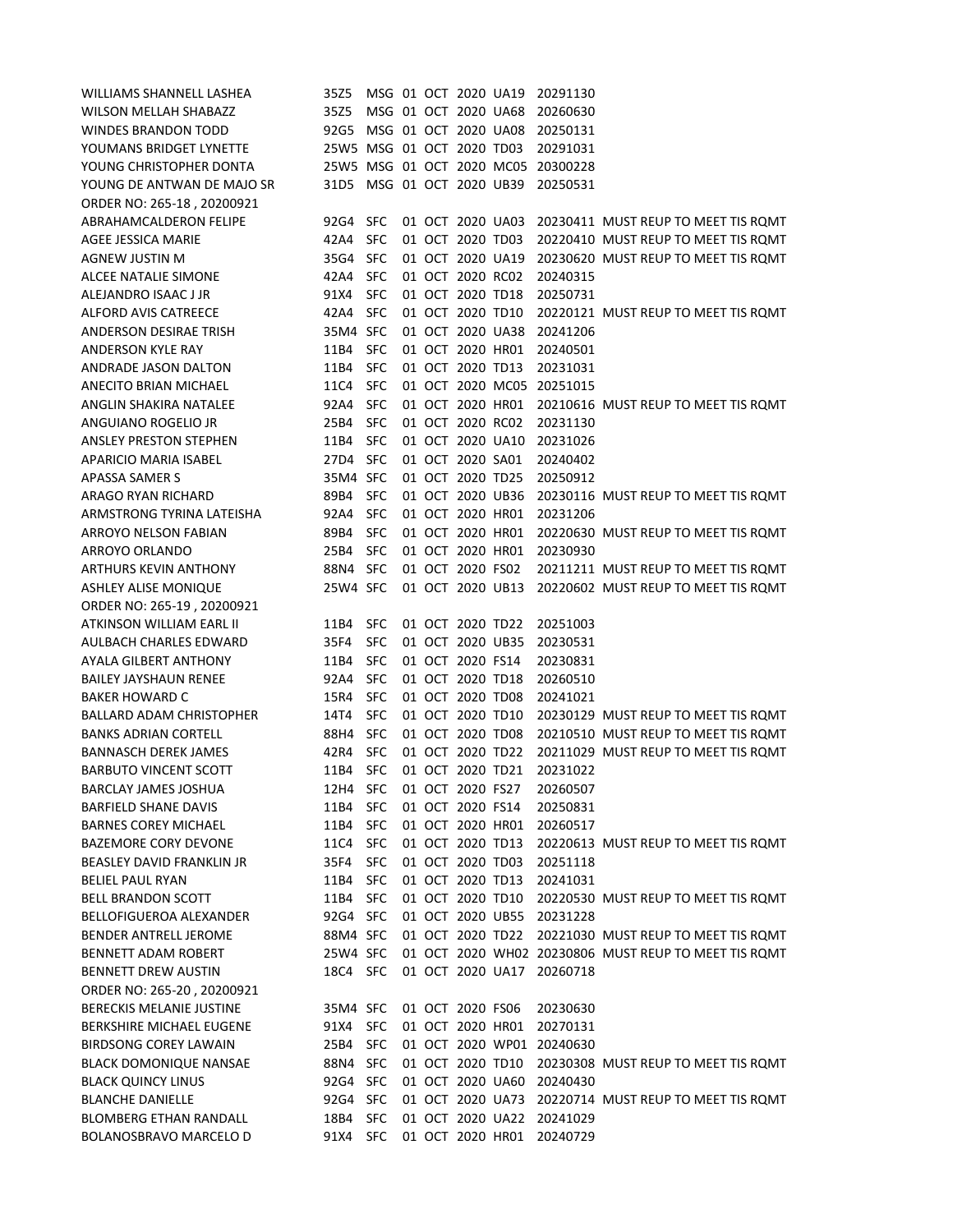| <b>BOLTZ CHRISTOPHER JOSEPH</b>   | 11B4     | <b>SFC</b> |  |                  | 01 OCT 2020 UA70 |                           | 20210726 MUST REUP TO MEET TIS ROMT                  |
|-----------------------------------|----------|------------|--|------------------|------------------|---------------------------|------------------------------------------------------|
| <b>BOOKER SHAWANA MICHELLE</b>    | 36B4     | <b>SFC</b> |  | 01 OCT 2020 RC02 |                  | 20260831                  |                                                      |
| <b>BOWMAN JUSTIN CHARLES</b>      | 15R4     | <b>SFC</b> |  | 01 OCT 2020 TD08 |                  |                           | 20211123 MUST REUP TO MEET TIS ROMT                  |
| <b>BOWSER SHALISA ARNEITA</b>     | 35G4 SFC |            |  | 01 OCT 2020 UB60 |                  | 20240416                  |                                                      |
| <b>BOYER GIOVONNI EDWARD</b>      | 91X4     | <b>SFC</b> |  | 01 OCT 2020 UB31 |                  | 20240107                  |                                                      |
| BRADSHAW JOHN NEILL JR            | 38B4     | <b>SFC</b> |  | 01 OCT 2020 UA69 |                  | 20240531                  |                                                      |
| <b>BRAND LARRY WADE</b>           | 35T4     | <b>SFC</b> |  | 01 OCT 2020 TD25 |                  | 20220731                  |                                                      |
| <b>BRIGHT ILIQUE L</b>            | 92F4     | <b>SFC</b> |  | 01 OCT 2020 TD18 |                  |                           | 20220529 MUST REUP TO MEET TIS ROMT                  |
| <b>BROEHM JOSHUA THOMAS</b>       | 15R4     | <b>SFC</b> |  | 01 OCT 2020 TD08 |                  |                           | 20211114 MUST REUP TO MEET TIS ROMT                  |
| <b>BROWN IAN BRUCE</b>            | 19K4     | <b>SFC</b> |  | 01 OCT 2020 HR01 |                  | 20260614                  |                                                      |
| <b>BROWN KEVIN DWAYNE</b>         | 51C4     | <b>SFC</b> |  | 01 OCT 2020 FS08 |                  | 20240306                  |                                                      |
| <b>BROWN TAVORIS DEMARIO</b>      | 91X4 SFC |            |  |                  | 01 OCT 2020 UA80 |                           | 20211115 MUST REUP TO MEET TIS ROMT                  |
| ORDER NO: 265-21, 20200921        |          |            |  |                  |                  |                           |                                                      |
| <b>BUCHANAN BRIAN CHRISTOPHER</b> | 17C4 SFC |            |  | 01 OCT 2020 TD03 |                  | 20240430                  |                                                      |
| <b>BUCHANAN DANIEL LEE</b>        | 91X4     | <b>SFC</b> |  | 01 OCT 2020 UB48 |                  | 20240831                  |                                                      |
| <b>BUNGARD WILLIAM LESLIE</b>     | 91X4     | <b>SFC</b> |  | 01 OCT 2020 UA85 |                  | 20250331                  |                                                      |
| <b>BURGOS XAVIER</b>              | 25B4     | <b>SFC</b> |  | 01 OCT 2020 UA58 |                  | 20250630                  |                                                      |
| <b>BURKE ANDREW CARNEIL</b>       | 11B4     | <b>SFC</b> |  | 01 OCT 2020 TD13 |                  | 20240904                  |                                                      |
| <b>BURKE CHARLES DANIEL</b>       | 14G4 SFC |            |  | 01 OCT 2020 HR01 |                  | 20241212                  |                                                      |
| <b>BUTLER MAURICE RAYSHAWN</b>    | 38B4     | <b>SFC</b> |  | 01 OCT 2020 UA69 |                  | 20280430                  |                                                      |
| <b>BUTTERFIELD TYLER LEE</b>      | 92F4     | <b>SFC</b> |  | 01 OCT 2020 UB06 |                  |                           | 20230530 MUST REUP TO MEET TIS ROMT                  |
| <b>BYRD DENARIO LEON</b>          | 25W4 SFC |            |  | 01 OCT 2020 UB13 |                  |                           | 20230919 MUST REUP TO MEET TIS ROMT                  |
| <b>BYSON NATASHA KORENNE</b>      | 35G4 SFC |            |  | 01 OCT 2020 TD15 |                  |                           | 20211102 MUST REUP TO MEET TIS ROMT                  |
| CABRERA ISRAEL ANTONIO            | 88N4 SFC |            |  | 01 OCT 2020 UA73 |                  | 20231004                  |                                                      |
| <b>CABRIALES JOSEPH MICHAEL</b>   | 19K4     | <b>SFC</b> |  | 01 OCT 2020 HR01 |                  | 20230930                  |                                                      |
| <b>CAMP JOHN STEWART</b>          | 91X4     | <b>SFC</b> |  | 01 OCT 2020 UB31 |                  | 20260831                  |                                                      |
| CAMPOS JUAN C                     | 38B4     | <b>SFC</b> |  | 01 OCT 2020 UA69 |                  | 20260225                  |                                                      |
| <b>CAMPOS NICHOLAS</b>            | 25B4     | <b>SFC</b> |  | 01 OCT 2020 TD07 |                  | 20220831                  |                                                      |
| <b>CANTERO CHARLES</b>            | 11B4     | <b>SFC</b> |  | 01 OCT 2020 TD21 |                  | 20250131                  |                                                      |
| <b>CARLISLE JOSHUA LEE</b>        | 35F4     | <b>SFC</b> |  | 01 OCT 2020 TD03 |                  | 20290430                  |                                                      |
| CAROMUNOZ JORDAN                  | 91X4     | <b>SFC</b> |  | 01 OCT 2020 TD18 |                  | 20240404                  |                                                      |
| <b>CARTER JEFFERY DALE</b>        | 79R4     | <b>SFC</b> |  | 01 OCT 2020 HR01 |                  | 20231016                  |                                                      |
| CARTER JOSHUA DAVID               | 91X4 SFC |            |  |                  |                  |                           | 01 OCT 2020 TD18 20201102 MUST REUP TO MEET TIS ROMT |
| ORDER NO: 265-22, 20200921        |          |            |  |                  |                  |                           |                                                      |
| <b>CARTER KEITH DEAN</b>          | 38B4     | <b>SFC</b> |  | 01 OCT 2020 UA69 |                  | 20220331                  |                                                      |
| CARTHAN JOSHUA LENNELL            | 38B4     | <b>SFC</b> |  | 01 OCT 2020 UA69 |                  |                           | 20220502 MUST REUP TO MEET TIS ROMT                  |
| <b>CAUTRELL MATTHEW DEAN</b>      | 25B4     | <b>SFC</b> |  | 01 OCT 2020 TD10 |                  | 20221130                  |                                                      |
| <b>CERVANTES ALEK</b>             | 68S4     | <b>SFC</b> |  |                  | 01 OCT 2020 MC05 | 20250124                  |                                                      |
| <b>CHAND ANURESH ASHISH</b>       | 51C4     | <b>SFC</b> |  | 01 OCT 2020 FS25 |                  | 20240229                  |                                                      |
| <b>CHANDLER RYAN DOUGLAS</b>      | 18C4     | <b>SFC</b> |  | 01 OCT 2020 FS27 |                  | 20231009                  |                                                      |
| <b>CHAVEZ FREDDIE JR</b>          | 91X4     | <b>SFC</b> |  | 01 OCT 2020 UB55 |                  |                           | 20210808 MUST REUP TO MEET TIS ROMT                  |
| CHIW SEAN CHRISTIAN               | 35G4 SFC |            |  |                  |                  | 01 OCT 2020 MD12 20250915 |                                                      |
| CHRISTY ALBERT EARL JR            | 14G4 SFC |            |  | 01 OCT 2020 UA77 |                  |                           | 20230523 MUST REUP TO MEET TIS ROMT                  |
| <b>CHUOL BUONY KUN</b>            | 88M4 SFC |            |  | 01 OCT 2020 UA93 |                  | 20250531                  |                                                      |
| COCHRAN SHAVAAR LAMAR             | 92G4 SFC |            |  |                  | 01 OCT 2020 UA28 |                           | 20221228 MUST REUP TO MEET TIS ROMT                  |
| <b>COFFEY JAMES ROBERT III</b>    | 91X4     | <b>SFC</b> |  | 01 OCT 2020 HR01 |                  |                           | 20230920 MUST REUP TO MEET TIS ROMT                  |
| <b>COLE ALEXIS ANDRE</b>          | 12Y4     | <b>SFC</b> |  | 01 OCT 2020 UA13 |                  | 20230930                  |                                                      |
| <b>COLE EDWARD ARTHUR JR</b>      | 25D4 SFC |            |  | 01 OCT 2020 TD03 |                  |                           | 20230906 MUST REUP TO MEET TIS ROMT                  |
| <b>COLTON JOSHUA MICHAEL</b>      | 89B4     | <b>SFC</b> |  | 01 OCT 2020 UB36 |                  | 20231105                  |                                                      |
| <b>CONYERS KELVIN</b>             | 89B4     | <b>SFC</b> |  | 01 OCT 2020 HR01 |                  |                           | 20211116 MUST REUP TO MEET TIS ROMT                  |
| <b>COOK DANIEL ALLEN</b>          | 11B4     | <b>SFC</b> |  | 01 OCT 2020 TD22 |                  | 20240107                  |                                                      |
| <b>COOL DEREK JAMES</b>           | 35F4     | <b>SFC</b> |  | 01 OCT 2020 UB20 |                  | 20220930                  |                                                      |
| <b>COOPER JESSICA MARIE</b>       | 92A4     | <b>SFC</b> |  | 01 OCT 2020 TD21 |                  |                           | 20220314 MUST REUP TO MEET TIS ROMT                  |
| <b>CORDERO VICTOR DANIEL</b>      | 11B4 SFC |            |  | 01 OCT 2020 TD10 |                  | 20240118                  |                                                      |
| ORDER NO: 265-23, 20200921        |          |            |  |                  |                  |                           |                                                      |
| <b>CORNEJO DUSTIN ALBERT</b>      | 18C4 SFC |            |  |                  | 01 OCT 2020 UA17 |                           | 20220721 MUST REUP TO MEET TIS ROMT                  |
| <b>CORNEJO JAMES RAY</b>          | 91X4     | <b>SFC</b> |  | 01 OCT 2020 UA10 |                  |                           | 20220509 MUST REUP TO MEET TIS ROMT                  |
| <b>COSBY JAMES BRADLEY</b>        | 92G4 SFC |            |  |                  | 01 OCT 2020 HR01 | 20231001                  |                                                      |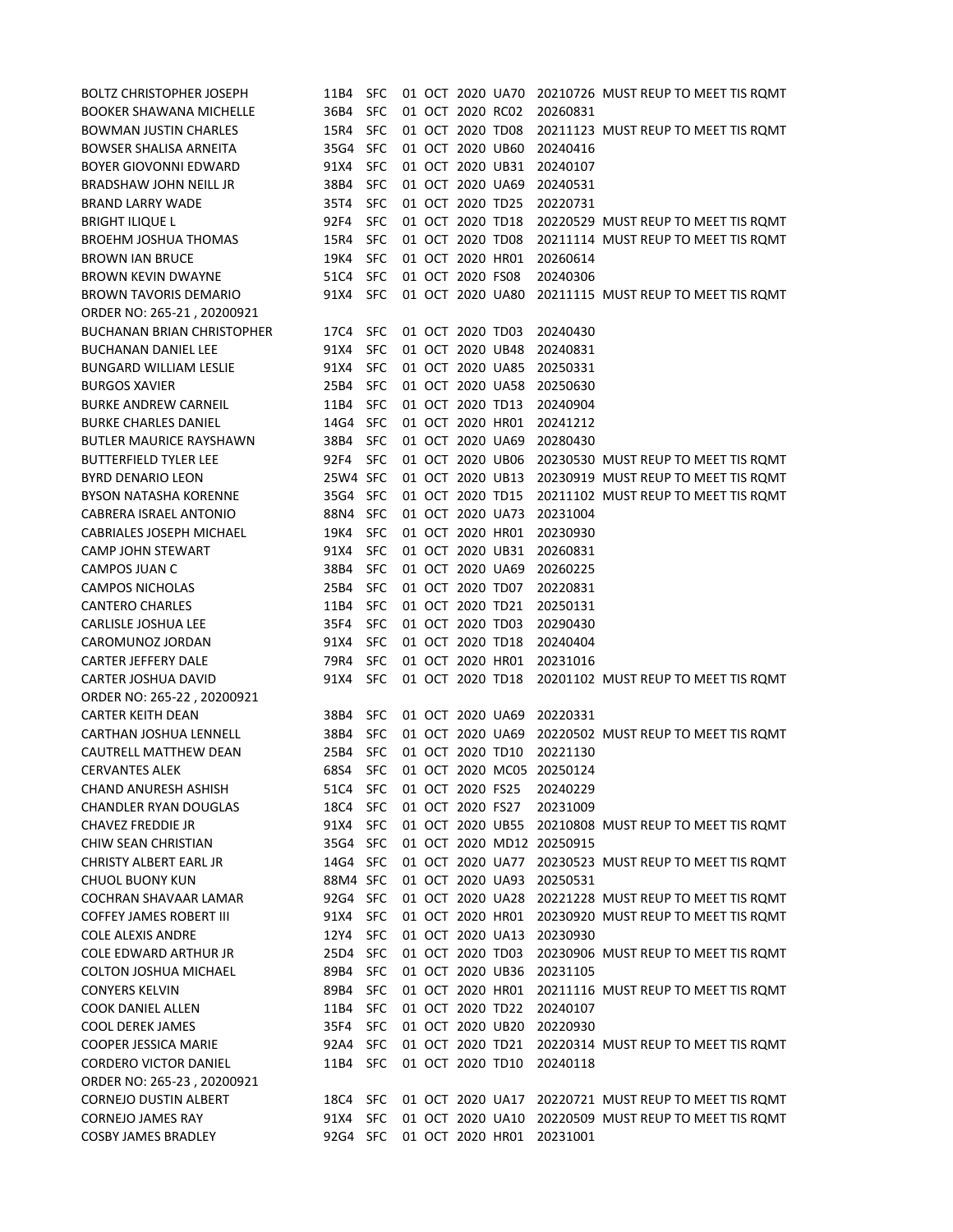| <b>COSLET DANY CHRISTOPHER</b>  | 91X4 SFC |            |  |                  | 01 OCT 2020 UA67 | 20280131                  |                                                      |
|---------------------------------|----------|------------|--|------------------|------------------|---------------------------|------------------------------------------------------|
| <b>COSTELLO ANTHONY LEE</b>     | 91X4     | <b>SFC</b> |  | 01 OCT 2020 TD18 |                  | 20260831                  |                                                      |
| COUNTRYMAN TOM JAY JR           | 79R4     | <b>SFC</b> |  |                  |                  |                           | 01 OCT 2020 HR01 20230529 MUST REUP TO MEET TIS ROMT |
| <b>COUTS ANDREW RICHARD</b>     | 92G4 SFC |            |  |                  | 01 OCT 2020 HR01 | 20251002                  |                                                      |
| <b>CRAFT RYAN A</b>             | 11B4     | <b>SFC</b> |  |                  | 01 OCT 2020 UB09 | 20250410                  |                                                      |
| CRAIG MICHAEL JEFFREY           | 35F4     | <b>SFC</b> |  | 01 OCT 2020 TD25 |                  | 20240220                  |                                                      |
| CRAPPS QUAMAR HASANA            | 42A4     | <b>SFC</b> |  |                  | 01 OCT 2020 HR01 | 20240331                  |                                                      |
| <b>CREA LINDY ROSS JR</b>       | 79R4     | <b>SFC</b> |  |                  | 01 OCT 2020 HR01 | 20240508                  |                                                      |
| CRISPIN JOSEPH DANIEL           | 25B4 SFC |            |  |                  | 01 OCT 2020 HR01 | 20230630                  |                                                      |
| CRUZ GERARDO FABIAN             | 94W4 SFC |            |  |                  | 01 OCT 2020 HR01 | 20270331                  |                                                      |
| <b>CUADRA LUIS GUSTAVO</b>      | 25B4 SFC |            |  |                  |                  | 01 OCT 2020 WC03 20220430 |                                                      |
| <b>CURRENCE NICHOLAS JOHN</b>   | 18C4 SFC |            |  |                  |                  | 01 OCT 2020 UA22 20240109 |                                                      |
| <b>CUSTODIO JUSTIN JAY</b>      | 25W4 SFC |            |  | 01 OCT 2020 TD03 |                  | 20240301                  |                                                      |
| <b>CYR RYAN PETER</b>           | 74D4 SFC |            |  |                  | 01 OCT 2020 UA36 | 20241022                  |                                                      |
| DAAR BRANDON SILVERDEER         | 35M4 SFC |            |  | 01 OCT 2020 TD25 |                  | 20231130                  |                                                      |
| DALEY PHYLICIA LATOYA           | 92A4 SFC |            |  | 01 OCT 2020 FS09 |                  | 20250630                  |                                                      |
| DALIMATA RYAN LORENZ            | 91X4 SFC |            |  |                  | 01 OCT 2020 UB63 | 20231031                  |                                                      |
| ORDER NO: 265-24, 20200921      |          |            |  |                  |                  |                           |                                                      |
| DANIELS BRANDON KEYON           | 35F4     | <b>SFC</b> |  | 01 OCT 2020 EU50 |                  | 20240327                  |                                                      |
| DANNER JUSTIN MICHAEL           | 38B4 SFC |            |  |                  | 01 OCT 2020 UA69 | 20260413                  |                                                      |
| DAVIDSON WILLIAM ISAAC          | 35M4 SFC |            |  | 01 OCT 2020 TD06 |                  | 20240206                  |                                                      |
| DAVIS JEREMIAH ANTHONY          | 11B4     | <b>SFC</b> |  | 01 OCT 2020 FS16 |                  | 20240131                  |                                                      |
| DAVIS PAUL MICHAEL              | 11B4 SFC |            |  | 01 OCT 2020 TD13 |                  |                           | 20230109 MUST REUP TO MEET TIS ROMT                  |
| DAVIS RYAN PATTERSON            | 18C4 SFC |            |  |                  | 01 OCT 2020 UA17 | 20241029                  |                                                      |
| DEGRACIA DAHILO DELAROSA        | 11B4 SFC |            |  | 01 OCT 2020 FS14 |                  |                           | 20220209 MUST REUP TO MEET TIS ROMT                  |
| DEJESUSBONES JOSE CARLOS        | 15Q4 SFC |            |  | 01 OCT 2020 UB41 |                  | 20250310                  |                                                      |
| DELGADO ALBERT MICHAEL          | 19K4 SFC |            |  | 01 OCT 2020 TD13 |                  |                           | 20210308 MUST REUP TO MEET TIS ROMT                  |
| DEMKE JOSEPH HYRUM              | 18C4 SFC |            |  | 01 OCT 2020 FS27 |                  | 20241213                  |                                                      |
| DENNYROCHESTER SHARON           | 25U4 SFC |            |  | 01 OCT 2020 EU17 |                  | 20260120                  |                                                      |
| DENTON MICHAEL ANDREW           | 35F4     | <b>SFC</b> |  | 01 OCT 2020 TD25 |                  |                           | 20230521 MUST REUP TO MEET TIS ROMT                  |
| DESCHINNY RONALD MATTEW JR      | 15E4 SFC |            |  | 01 OCT 2020 TD25 |                  | 20270531                  |                                                      |
| DINH QUOC THANH                 | 74D4 SFC |            |  | 01 OCT 2020 UA11 |                  | 20260423                  |                                                      |
| DOAN DUNG QUOC                  | 91X4 SFC |            |  |                  | 01 OCT 2020 UA13 | 20260126                  |                                                      |
| DONEGAN DWAYNE                  | 92G4 SFC |            |  |                  | 01 OCT 2020 HR01 |                           | 20230706 MUST REUP TO MEET TIS ROMT                  |
| DOWNEY WESLEY BENJAMIN          | 18B4     | <b>SFC</b> |  | 01 OCT 2020 FS27 |                  | 20251113                  |                                                      |
| DRAJIC ZACHARIAH GEORGE         | 35F4     | <b>SFC</b> |  |                  | 01 OCT 2020 UA02 | 20251003                  |                                                      |
| <b>DUENAS RAUL JR</b>           | 14G4 SFC |            |  | 01 OCT 2020 TD22 |                  |                           | 20220126 MUST REUP TO MEET TIS ROMT                  |
| <b>DUNN AARON MARK</b>          | 11B4 SFC |            |  | 01 OCT 2020 TD13 |                  | 20240719                  |                                                      |
| ORDER NO: 265-25, 20200921      |          |            |  |                  |                  |                           |                                                      |
| DUVELSAINT HERBENSON KENLEY     | 42A4 SFC |            |  |                  | 01 OCT 2020 EU50 |                           | 20230624 MUST REUP TO MEET TIS ROMT                  |
| DYAL RICHARD ANDREW             | 11B4     | <b>SFC</b> |  |                  | 01 OCT 2020 UA33 | 20261130                  |                                                      |
| <b>DYNES RYDER WAYNE</b>        | 74D4 SFC |            |  |                  | 01 OCT 2020 UA94 |                           | 20220421 MUST REUP TO MEET TIS ROMT                  |
| <b>EAGLETON MARK RYAN</b>       | 74D4     | <b>SFC</b> |  | 01 OCT 2020 TD21 |                  | 20250609                  |                                                      |
| <b>EBY CHRISTOPHER LEE</b>      | 11B4     | <b>SFC</b> |  | 01 OCT 2020 TD13 |                  | 20241021                  |                                                      |
| ECHEVARRIABARLOW JOSHUA MAN     | 11B4 SFC |            |  | 01 OCT 2020 TD10 |                  | 20240125                  |                                                      |
| ECHOLS ANTOINE LAMONT           | 51C4     | <b>SFC</b> |  | 01 OCT 2020 FS13 |                  | 20270731                  |                                                      |
| EDDY NICHOLAS ADAM              | 18B4     | <b>SFC</b> |  | 01 OCT 2020 FS27 |                  | 20260715                  |                                                      |
| EDELMAN CHERYL ANN              | 27D4 SFC |            |  | 01 OCT 2020 SA01 |                  |                           | 20211015 MUST REUP TO MEET TIS ROMT                  |
| EDRA EDWARDKENNETH AYES         | 42R4     | <b>SFC</b> |  |                  | 01 OCT 2020 UB23 |                           | 20220626 MUST REUP TO MEET TIS ROMT                  |
| EHRMANN MICHAEL PAUL            | 27D4 SFC |            |  |                  | 01 OCT 2020 HR01 | 20240703                  |                                                      |
| <b>ENKO ZACHARY ANDREW</b>      | 18C4     | <b>SFC</b> |  |                  | 01 OCT 2020 UA22 | 20250219                  |                                                      |
| <b>ENOCHS SEAN PATRICK</b>      | 19K4     | <b>SFC</b> |  |                  | 01 OCT 2020 UA93 | 20251008                  |                                                      |
| ESPARZA JOE JUAN III            | 91X4     | <b>SFC</b> |  |                  | 01 OCT 2020 UB06 | 20231231                  |                                                      |
| ESPINOZA ERNEST GILBERT         | 91X4     | <b>SFC</b> |  | 01 OCT 2020 TD18 |                  | 20270131                  |                                                      |
| <b>ESQUILINBAEZ HECTOR ELYN</b> | 15R4     | <b>SFC</b> |  | 01 OCT 2020 TD08 |                  | 20241022                  |                                                      |
| <b>ESSAH JUSTIN</b>             | 36B4     | <b>SFC</b> |  | 01 OCT 2020 FS15 |                  | 20231004                  |                                                      |
| EVANS JOSHUA ALEXANDER          | 18B4     | <b>SFC</b> |  |                  | 01 OCT 2020 WC07 |                           | 20220506 MUST REUP TO MEET TIS ROMT                  |
| <b>EYZAGUIRRE MICHAEL</b>       | 35M4 SFC |            |  |                  | 01 OCT 2020 TD25 | 20220331                  |                                                      |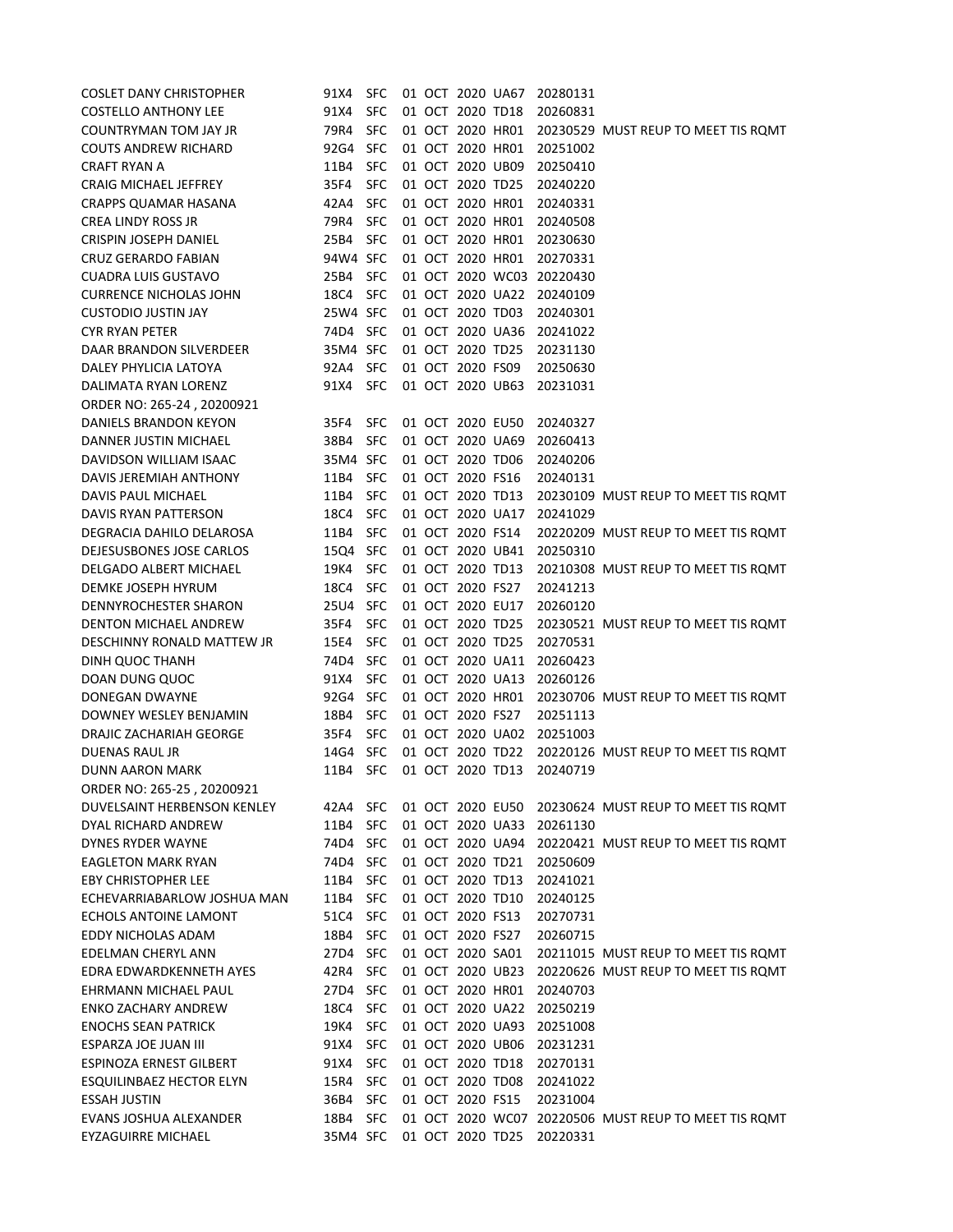| <b>FAGUNDES CASEY KYLE</b>        | 91X4 SFC |            |  |                  |                  | 01 OCT 2020 MD12 20270930 |                                                      |
|-----------------------------------|----------|------------|--|------------------|------------------|---------------------------|------------------------------------------------------|
| ORDER NO: 265-26, 20200921        |          |            |  |                  |                  |                           |                                                      |
| <b>FARAGALLA FADY NOSHY</b>       | 35P4 SFC |            |  |                  | 01 OCT 2020 TD06 | 20270630                  |                                                      |
| <b>FARROW WHITNEY EDWARD</b>      | 27D4 SFC |            |  |                  | 01 OCT 2020 SA01 |                           | 20201203 MUST REUP TO MEET TIS ROMT                  |
| <b>FELICIANO GUSTAVO</b>          | 11B4 SFC |            |  | 01 OCT 2020 TD13 |                  | 20250114                  |                                                      |
| <b>FENDER RICARDO KELENE</b>      | 92F4     | <b>SFC</b> |  |                  | 01 OCT 2020 UB52 | 20260213                  |                                                      |
| <b>FERGUSON SHAWN ONEIL</b>       | 25U4 SFC |            |  |                  | 01 OCT 2020 NO01 | 20250131                  |                                                      |
| FILIAGA STANLEY WILLIAM           | 91S4     | <b>SFC</b> |  |                  | 01 OCT 2020 UA71 |                           | 20220822 MUST REUP TO MEET TIS ROMT                  |
| <b>FITCHETT ZACHARY ALAN</b>      | 18B4 SFC |            |  |                  | 01 OCT 2020 UA24 | 20210605                  |                                                      |
| FITZGERALD ANTHONY JOSEPH J       | 11B4     | <b>SFC</b> |  | 01 OCT 2020 TD21 |                  | 20250127                  |                                                      |
| <b>FITZGERALD TYRONE ANDRE</b>    | 25B4     | <b>SFC</b> |  | 01 OCT 2020 SA01 |                  | 20221031                  |                                                      |
| <b>FLORES MITCHELL RYAN</b>       | 11B4 SFC |            |  | 01 OCT 2020 TD21 |                  | 20260507                  |                                                      |
| <b>FLORIAN TANYA</b>              | 25U4 SFC |            |  | 01 OCT 2020 TD01 |                  |                           | 20211126 MUST REUP TO MEET TIS ROMT                  |
| <b>FOSTER BRADLEY CARL</b>        | 25B4     | <b>SFC</b> |  | 01 OCT 2020 TD03 |                  | 20240331                  |                                                      |
| <b>FOSTER FREDERICK WILLIAM</b>   | 25B4     | <b>SFC</b> |  |                  | 01 OCT 2020 UA09 | 20250331                  |                                                      |
| <b>FOSTER REGINALD DARNELL JR</b> | 35F4     | <b>SFC</b> |  | 01 OCT 2020 TD25 |                  | 20241021                  |                                                      |
| <b>GAAL ERIK CHARLES</b>          | 18B4     | <b>SFC</b> |  |                  |                  |                           | 01 OCT 2020 UA22 20221018 MUST REUP TO MEET TIS ROMT |
| <b>GALINDEZ JOVAN MIGUEL</b>      | 79R4     | <b>SFC</b> |  |                  | 01 OCT 2020 HR01 |                           | 20230130 MUST REUP TO MEET TIS ROMT                  |
| <b>GALINDO FRANK JAVIER</b>       | 91X4     | <b>SFC</b> |  |                  | 01 OCT 2020 UB02 |                           | 20230125 MUST REUP TO MEET TIS ROMT                  |
| <b>GARCIA GIOVANNY</b>            | 35N4 SFC |            |  | 01 OCT 2020 TD15 |                  | 20260506                  |                                                      |
| <b>GARCIA JOSE EMILIO JR</b>      | 92G4 SFC |            |  |                  | 01 OCT 2020 TD21 |                           | 20221104 MUST REUP TO MEET TIS ROMT                  |
| <b>GARCIA JUAN JOSE JR</b>        | 35P4 SFC |            |  |                  | 01 OCT 2020 UA68 | 20230131                  |                                                      |
| ORDER NO: 265-27, 20200921        |          |            |  |                  |                  |                           |                                                      |
| <b>GARNER JOSHUA DALE</b>         | 11B4     | <b>SFC</b> |  | 01 OCT 2020 TD22 |                  | 20251001                  |                                                      |
| <b>GARTMANN RYAN JON</b>          | 11B4     | <b>SFC</b> |  | 01 OCT 2020 TD13 |                  | 20250131                  |                                                      |
| <b>GEBER CHRISTOPHER JAMES</b>    | 79R4     | <b>SFC</b> |  | 01 OCT 2020 HR01 |                  | 20241218                  |                                                      |
| <b>GIDLEY TIMOTHY JEFFREY</b>     | 12H4 SFC |            |  | 01 OCT 2020 FS06 |                  |                           | 20220603 MUST REUP TO MEET TIS ROMT                  |
| <b>GILLESPIE CLAY GRANT</b>       | 18C4     | <b>SFC</b> |  |                  | 01 OCT 2020 UA38 | 20260728                  |                                                      |
| <b>GLASPER TRAVARES MARKEITH</b>  | 36B4     | <b>SFC</b> |  | 01 OCT 2020 EU35 |                  | 20230430                  |                                                      |
| <b>GLAUBER GREGORY JAMES</b>      | 19K4     | <b>SFC</b> |  |                  | 01 OCT 2020 UA59 | 20240630                  |                                                      |
| <b>GOFORTH JORDAN LEE</b>         | 11B4     | <b>SFC</b> |  |                  | 01 OCT 2020 HR01 |                           | 20210426 MUST REUP TO MEET TIS ROMT                  |
| <b>GOMEZ JORGE PAUL</b>           | 15E4 SFC |            |  |                  | 01 OCT 2020 UA97 | 20250702                  |                                                      |
| <b>GOMEZ LUIS ANTONIO JR</b>      | 25U4 SFC |            |  |                  | 01 OCT 2020 UB63 | 20270731                  |                                                      |
| <b>GONZALEZ GABERIO KARLOS</b>    | 11C4 SFC |            |  |                  | 01 OCT 2020 TD13 | 20241001                  |                                                      |
| <b>GONZALEZ ROBERT LUIS</b>       | 51C4     | <b>SFC</b> |  | 01 OCT 2020 TD10 |                  | 20241031                  |                                                      |
| GONZALEZRIVERA PEDRO YANIEL       | 79R4     | <b>SFC</b> |  |                  | 01 OCT 2020 HR01 | 20240116                  |                                                      |
| <b>GOSSLING SHADOW ANN</b>        | 35F4     | <b>SFC</b> |  |                  |                  |                           | 01 OCT 2020 UB53 20230511 MUST REUP TO MEET TIS ROMT |
| <b>GOTO SHEA MUSASHI</b>          | 11B4 SFC |            |  | 01 OCT 2020 TD22 |                  | 20240905                  |                                                      |
| <b>GOWAN NICHOLAUS BRYAN</b>      | 35N4 SFC |            |  | 01 OCT 2020 TD06 |                  | 20251016                  |                                                      |
| <b>GRAY JENE CARTER</b>           | 51C4 SFC |            |  |                  | 01 OCT 2020 HR01 | 20240225                  |                                                      |
| <b>GREEN BERNARD TAYLOR</b>       | 15Q4 SFC |            |  |                  | 01 OCT 2020 UB54 |                           | 20220306 MUST REUP TO MEET TIS ROMT                  |
| <b>GUEVARA ELVIS RAFAEL</b>       | 94W4 SFC |            |  |                  | 01 OCT 2020 TD18 | 20240615                  |                                                      |
| <b>GUEVARA LINDSAY DANIELLE</b>   | 79R4 SFC |            |  |                  | 01 OCT 2020 HR01 | 20240628                  |                                                      |
| ORDER NO: 265-28, 20200921        |          |            |  |                  |                  |                           |                                                      |
| HAILESELASSIE YACOB SULLIVA       | 35M4 SFC |            |  | 01 OCT 2020 TD25 |                  | 20230630                  |                                                      |
| <b>HANCOCK AUSTIN RHETT</b>       | 91X4 SFC |            |  |                  | 01 OCT 2020 UA17 |                           | 20211023 MUST REUP TO MEET TIS ROMT                  |
| HANNA MICHAEL ALEXANDER           | 11B4     | <b>SFC</b> |  | 01 OCT 2020 TD13 |                  | 20251111                  |                                                      |
| <b>HANSHEW DANIEL GUY</b>         | 92G4 SFC |            |  |                  | 01 OCT 2020 HR01 | 20240930                  |                                                      |
| HARDIN DANDRE LATRELL             | 25U4 SFC |            |  |                  | 01 OCT 2020 HR01 |                           | 20220222 MUST REUP TO MEET TIS ROMT                  |
| HARDY SHERRICE ALEETHA            | 42A4     | <b>SFC</b> |  |                  | 01 OCT 2020 TD10 |                           | 20220501 MUST REUP TO MEET TIS ROMT                  |
| <b>HARGETT KURTIS RAY</b>         | 11B4 SFC |            |  |                  | 01 OCT 2020 UA80 | 20241115                  |                                                      |
| HARRELSON NATHAN ELLIOTT          | 11B4 SFC |            |  | 01 OCT 2020 TD22 |                  | 20240130                  |                                                      |
| <b>HARRIS BARRY NEHEMIAH</b>      | 42A4 SFC |            |  |                  | 01 OCT 2020 HR01 | 20240303                  |                                                      |
| <b>HARRIS ERNEST ROBERT</b>       | 25B4 SFC |            |  |                  | 01 OCT 2020 UA75 | 20240603                  |                                                      |
| <b>HARRIS MARCUS G</b>            | 12H4 SFC |            |  |                  | 01 OCT 2020 UA22 |                           | 20230109 MUST REUP TO MEET TIS ROMT                  |
| <b>HARRIS RATASHA CHANTE</b>      | 92A4 SFC |            |  |                  |                  | 01 OCT 2020 UB32 20270630 |                                                      |
| <b>HARRISON DILLON TODD</b>       | 19K4     | <b>SFC</b> |  |                  | 01 OCT 2020 HR01 |                           | 20211001 MUST REUP TO MEET TIS ROMT                  |
| <b>HAWKINS ZOYA MERCEDIES</b>     | 42A4 SFC |            |  |                  | 01 OCT 2020 HR01 |                           | 20230421 MUST REUP TO MEET TIS ROMT                  |
|                                   |          |            |  |                  |                  |                           |                                                      |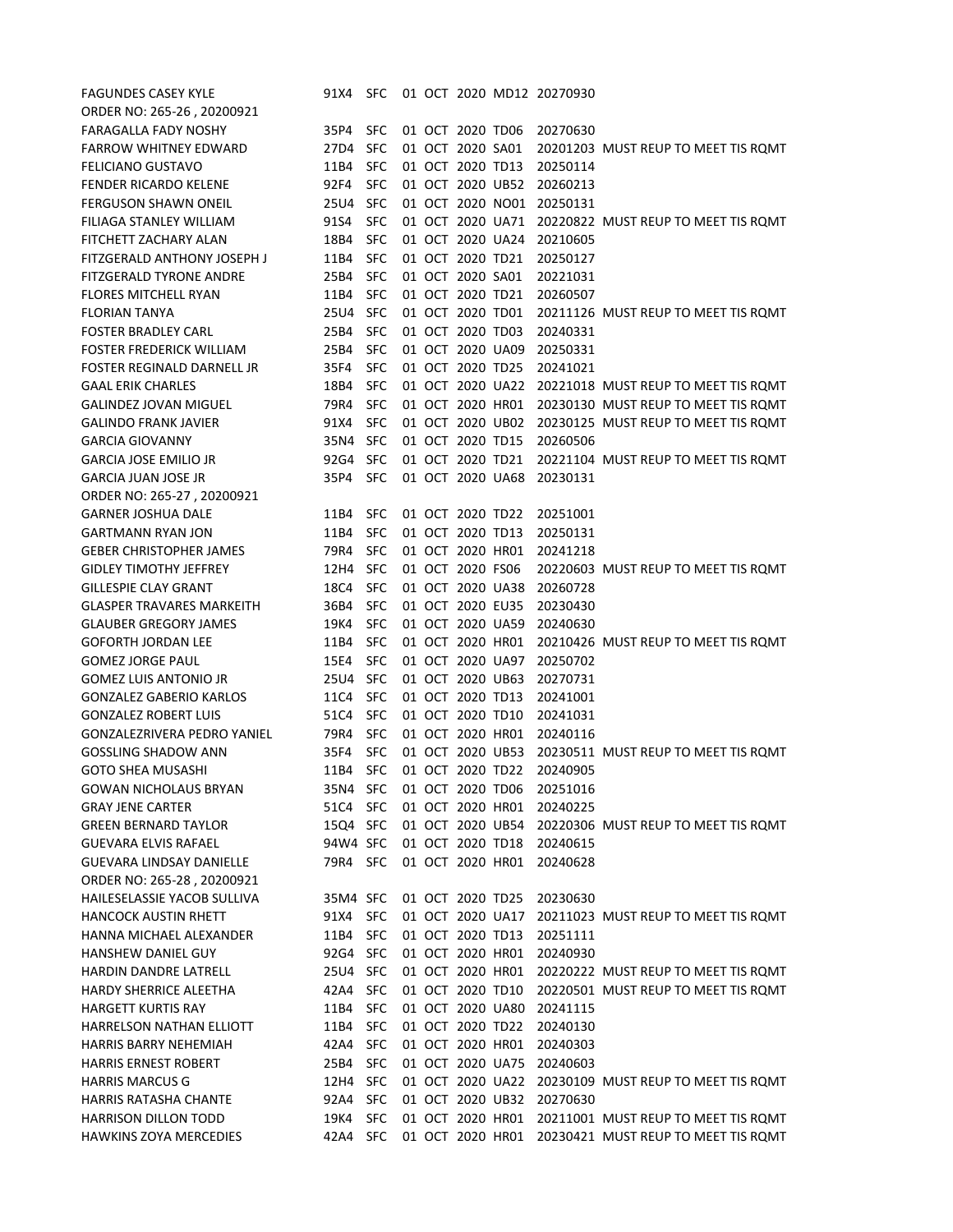| <b>HAYES LANDON RUSSELL</b>     | 91X4     | <b>SFC</b> |  | 01 OCT 2020 UB63 |                  | 20240531                  |                                                      |
|---------------------------------|----------|------------|--|------------------|------------------|---------------------------|------------------------------------------------------|
| <b>HECK BRADLEY BYRON</b>       | 25U4 SFC |            |  | 01 OCT 2020 UA71 |                  | 20231231                  |                                                      |
| <b>HELSEL TIMOTHY JAMES</b>     | 11B4     | <b>SFC</b> |  | 01 OCT 2020 TD21 |                  | 20240530                  |                                                      |
| <b>HENLEY TIMOTHY RICHARD</b>   | 94W4 SFC |            |  | 01 OCT 2020 TD03 |                  |                           | 20220120 MUST REUP TO MEET TIS ROMT                  |
| HENRIQUEZ MICHAEL GREGORY       | 91X4     | <b>SFC</b> |  | 01 OCT 2020 UA76 |                  | 20250831                  |                                                      |
| <b>HENSLEY TERRY STEPHEN</b>    | 11B4     | <b>SFC</b> |  | 01 OCT 2020 TD13 |                  |                           | 20230119 MUST REUP TO MEET TIS ROMT                  |
| ORDER NO: 265-29, 20200921      |          |            |  |                  |                  |                           |                                                      |
| <b>HERNANDEZ JOHAN DIAZ</b>     | 25B4     | <b>SFC</b> |  |                  |                  | 01 OCT 2020 MC05 20240630 |                                                      |
| HERNANDEZ JOSE GUADALUPE        | 11B4     | <b>SFC</b> |  |                  |                  | 01 OCT 2020 WC03 20250930 |                                                      |
| <b>HERNANDEZ MELISSA</b>        | 25B4     | <b>SFC</b> |  | 01 OCT 2020 EU45 |                  | 20260225                  |                                                      |
| <b>HERNANDEZ PHOENIX LUIS</b>   | 92G4     | <b>SFC</b> |  | 01 OCT 2020 UA19 |                  |                           | 20221106 MUST REUP TO MEET TIS ROMT                  |
| HERRERA DAVID MARIO             | 18B4     | <b>SFC</b> |  | 01 OCT 2020 UA19 |                  | 20240529                  |                                                      |
| HICKS JACQUELL RODRIQUEZ        | 92A4     | <b>SFC</b> |  | 01 OCT 2020 HR01 |                  |                           | 20220404 MUST REUP TO MEET TIS ROMT                  |
| <b>HINES JOSHUA NOEL</b>        | 35N4 SFC |            |  | 01 OCT 2020 TD15 |                  |                           | 20211002 MUST REUP TO MEET TIS ROMT                  |
| <b>HOLICKY LAWRENCE WAYNE</b>   | 35M4 SFC |            |  | 01 OCT 2020 FS09 |                  | 20220430                  |                                                      |
| <b>HOLTZMAN IAN HART</b>        | 25Z4     | <b>SFC</b> |  |                  | 01 OCT 2020 MD13 | 20250331                  |                                                      |
| <b>HOLYCROSS MEGAN NICOLE</b>   | 35G4 SFC |            |  | 01 OCT 2020 TD25 |                  |                           | 20220215 MUST REUP TO MEET TIS ROMT                  |
| <b>HOWARD DERRICK CORRELL</b>   | 88M4 SFC |            |  | 01 OCT 2020 TD21 |                  | 20260305                  |                                                      |
| <b>HOWARD JUSTIN LAWRENCE</b>   | 91X4     | <b>SFC</b> |  | 01 OCT 2020 UB06 |                  | 20231130                  |                                                      |
| <b>HUERTA GARY FRANCISCO</b>    | 91X4     | <b>SFC</b> |  | 01 OCT 2020 TD13 |                  | 20240430                  |                                                      |
| <b>HUTTON DAVID ANTHONY</b>     | 19K4     | <b>SFC</b> |  | 01 OCT 2020 UB31 |                  | 20260530                  |                                                      |
| HUVAL BRANDON JOHN              | 91X4     | <b>SFC</b> |  | 01 OCT 2020 UB63 |                  | 20250331                  |                                                      |
| HUYNH ANH MAI                   | 38B4     | <b>SFC</b> |  | 01 OCT 2020 UA69 |                  | 20230430                  |                                                      |
| <b>HUYNH KHUONG DINH</b>        | 91S4     | <b>SFC</b> |  | 01 OCT 2020 UA26 |                  | 20241023                  |                                                      |
| <b>HYDER JEREMY MICHAEL</b>     | 92F4     | <b>SFC</b> |  | 01 OCT 2020 FS14 |                  | 20231231                  |                                                      |
| <b>HYSON CORY LYNN</b>          | 18C4     | <b>SFC</b> |  | 01 OCT 2020 FS27 |                  |                           | 20220421 MUST REUP TO MEET TIS ROMT                  |
| <b>IRIZARRYRODRIGUEZ LUIS E</b> | 92G4     | <b>SFC</b> |  |                  |                  |                           | 01 OCT 2020 MD11 20230209 MUST REUP TO MEET TIS ROMT |
| ORDER NO: 265-30, 20200921      |          |            |  |                  |                  |                           |                                                      |
| <b>ISMAEL LOTO HIROSI</b>       | 25B4     | <b>SFC</b> |  | 01 OCT 2020 UB51 |                  | 20241130                  |                                                      |
| <b>JACKSON DENZEL LEE</b>       | 25U4     | <b>SFC</b> |  | 01 OCT 2020 UA42 |                  | 20250224                  |                                                      |
| <b>JAMES AARON CHRISTOPHER</b>  | 15Q4 SFC |            |  | 01 OCT 2020 UA15 |                  |                           | 20220312 MUST REUP TO MEET TIS ROMT                  |
| JAMES AARON MICHAEL             | 25U4 SFC |            |  | 01 OCT 2020 UA97 |                  | 20251011                  |                                                      |
| <b>JANSSON LUCAS DEAN</b>       | 79R4     | <b>SFC</b> |  |                  | 01 OCT 2020 HR01 |                           | 20230524 MUST REUP TO MEET TIS ROMT                  |
| <b>JEANNOEL RIX</b>             | 42A4     | <b>SFC</b> |  |                  | 01 OCT 2020 UA41 | 20240930                  |                                                      |
| JIMENEZ JOSHUA DAVID            | 74D4     | <b>SFC</b> |  | 01 OCT 2020 TD21 |                  | 20250910                  |                                                      |
| JIMENEZ JUAN ANTONIO JR         | 91X4     | <b>SFC</b> |  | 01 OCT 2020 UB63 |                  | 20270630                  |                                                      |
| <b>JIROUDEK CHRISTINA C</b>     | 35F4     | <b>SFC</b> |  |                  | 01 OCT 2020 UA51 | 20240416                  |                                                      |
| JOHNSON CARLIS GREGG JR         | 18C4     | <b>SFC</b> |  | 01 OCT 2020 UA17 |                  | 20270930                  |                                                      |
| JOHNSON CONNIE FRANCIS          | 51C4     | <b>SFC</b> |  | 01 OCT 2020 FS27 |                  | 20250227                  |                                                      |
| JOHNSON JAMAL                   | 25B4 SFC |            |  | 01 OCT 2020 TD03 |                  | 20221031                  |                                                      |
| <b>JONES ANTHONY TYRONE</b>     | 35M4 SFC |            |  |                  |                  | 01 OCT 2020 MD11 20220131 |                                                      |
| JONES JUSTIN MATTHEW            | 35N4 SFC |            |  | 01 OCT 2020 TD15 |                  |                           | 20211026 MUST REUP TO MEET TIS ROMT                  |
| <b>JONES KENNETH LEE</b>        | 35G4 SFC |            |  | 01 OCT 2020 TD25 |                  | 20240515                  |                                                      |
| JOYCE ASHLEY ELIZABETH          | 12H4 SFC |            |  | 01 OCT 2020 TD01 |                  |                           | 20211214 MUST REUP TO MEET TIS ROMT                  |
| JUDE NICHOLAS CAMERON           | 35F4     | <b>SFC</b> |  |                  | 01 OCT 2020 UB41 |                           | 20210409 MUST REUP TO MEET TIS ROMT                  |
| KEMPO DALLAS MICHAEL            | 11B4     | <b>SFC</b> |  | 01 OCT 2020 HR01 |                  | 20251030                  |                                                      |
| KENT MICHAEL ANTHONY JR         | 13R4 SFC |            |  | 01 OCT 2020 TD22 |                  | 20251231                  |                                                      |
| KIDWELL KATHRYN L               | 88M4 SFC |            |  |                  |                  |                           | 01 OCT 2020 UA73 20230302 MUST REUP TO MEET TIS ROMT |
| ORDER NO: 265-31, 20200921      |          |            |  |                  |                  |                           |                                                      |
| KING MENARD RODRICK             | 79R4     | <b>SFC</b> |  |                  | 01 OCT 2020 HR01 | 20240930                  |                                                      |
| KINGLINCOLN CHRISTIAN DAVID     | 11B4     | <b>SFC</b> |  |                  |                  | 01 OCT 2020 AM06 20240417 |                                                      |
| KINNEY MATTHEW FLOYD            | 11B4     | <b>SFC</b> |  |                  | 01 OCT 2020 UA80 |                           | 20220702 MUST REUP TO MEET TIS ROMT                  |
| KIRTS JACOB EDWIN               | 11B4     | <b>SFC</b> |  | 01 OCT 2020 HR01 |                  | 20240617                  |                                                      |
| <b>KISER ANTONY JACKSON</b>     | 27D4 SFC |            |  | 01 OCT 2020 SA01 |                  |                           | 20220125 MUST REUP TO MEET TIS ROMT                  |
| KITTLER ABDIEL ARIEL            | 11B4     | <b>SFC</b> |  | 01 OCT 2020 TD26 |                  | 20260630                  |                                                      |
| KLIX KRISTOPHER KARL JR         | 11B4     | <b>SFC</b> |  | 01 OCT 2020 TD13 |                  | 20240115                  |                                                      |
| <b>KNAPP ANDREW WADE</b>        | 11B4     | <b>SFC</b> |  | 01 OCT 2020 HR01 |                  | 20260622                  |                                                      |
| <b>KNIGHT DERRICK LASHON</b>    | 25B4 SFC |            |  | 01 OCT 2020 TD03 |                  | 20230131                  |                                                      |
|                                 |          |            |  |                  |                  |                           |                                                      |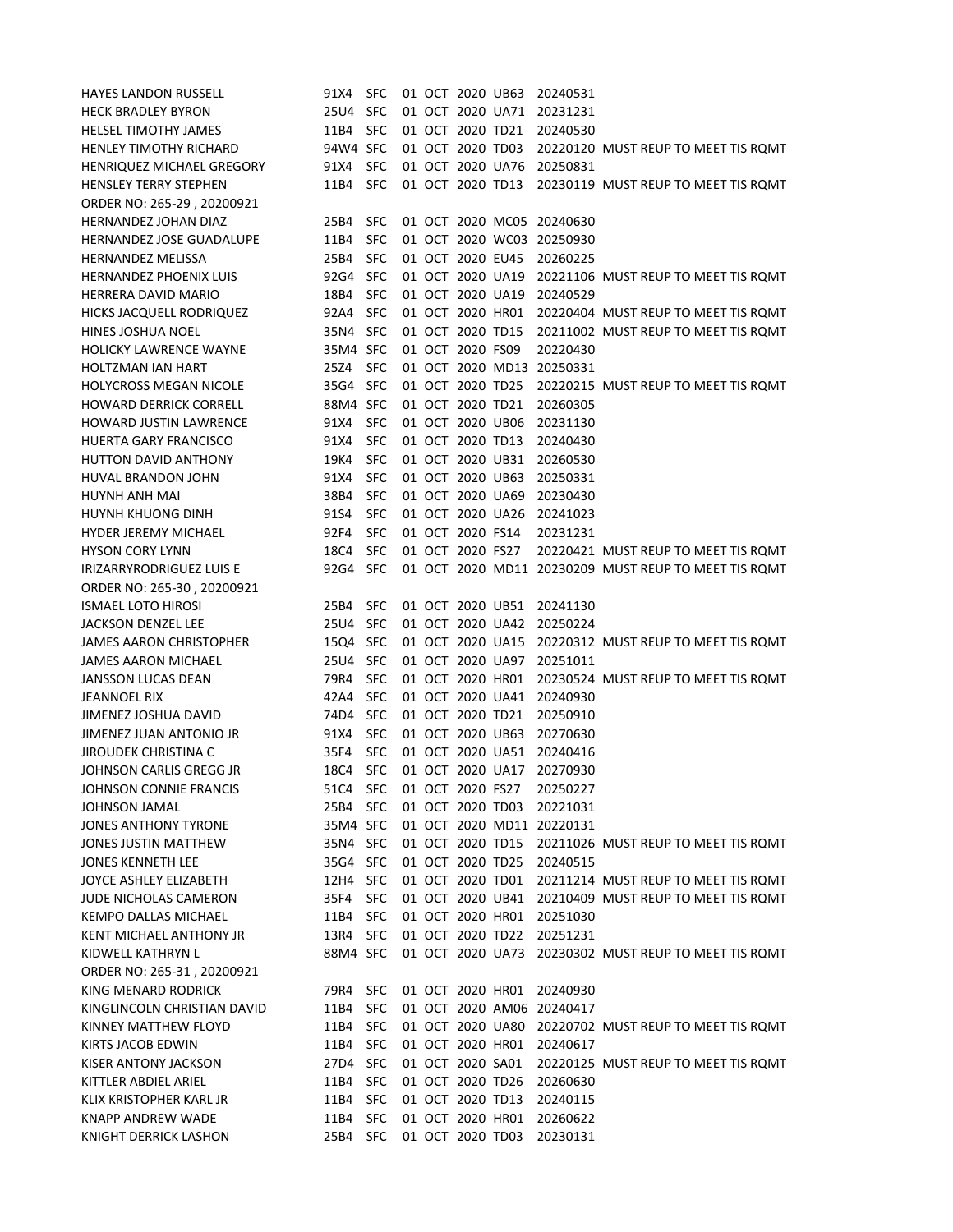| KNIGHT JOSHUA BLAKE               | 11B4     | <b>SFC</b> |  | 01 OCT 2020 UA02 |                  | 20240930 |                                     |
|-----------------------------------|----------|------------|--|------------------|------------------|----------|-------------------------------------|
| KOERNER MATTHEW JOSEPH            | 25B4     | <b>SFC</b> |  | 01 OCT 2020 FS09 |                  | 20220531 |                                     |
| <b>KOLB DAVID BRIAN</b>           | 31E4     | <b>SFC</b> |  | 01 OCT 2020 TD01 |                  |          | 20220112 MUST REUP TO MEET TIS ROMT |
| KOON SHAKEEM LAQUALE              | 91X4     | <b>SFC</b> |  | 01 OCT 2020 TD18 |                  | 20231018 |                                     |
| KRUEGER JOSHUA WILLIAM            | 11B4     | <b>SFC</b> |  | 01 OCT 2020 HR01 |                  |          | 20220405 MUST REUP TO MEET TIS ROMT |
| <b>KUSTER TIMOTHY JOSEPH</b>      | 91X4     | <b>SFC</b> |  | 01 OCT 2020 UA63 |                  | 20230531 |                                     |
| LANGFORD RAYMOND DAVID            | 25U4 SFC |            |  | 01 OCT 2020 TD03 |                  | 20241130 |                                     |
| <b>LARRY JAMES IV</b>             | 25W4 SFC |            |  | 01 OCT 2020 TD03 |                  | 20260309 |                                     |
| <b>LAWSON KERRY ODELMO</b>        | 91X4     | SFC        |  |                  | 01 OCT 2020 WC07 | 20270131 |                                     |
| LEE BRANDON VINCENT               | 35F4     | <b>SFC</b> |  | 01 OCT 2020 TD15 |                  | 20251006 |                                     |
| LEE SUNWOO                        | 74D4 SFC |            |  | 01 OCT 2020 HR01 |                  | 20260405 |                                     |
| ORDER NO: 265-32, 20200921        |          |            |  |                  |                  |          |                                     |
| LEHMAN CASEY LEE                  | 92F4     | <b>SFC</b> |  | 01 OCT 2020 UB52 |                  | 20251031 |                                     |
| <b>LEOTA RAPI</b>                 | 25U4 SFC |            |  | 01 OCT 2020 UB12 |                  | 20260731 |                                     |
| LESHOURE KENDRA NACHELLE          | 79R4     | <b>SFC</b> |  | 01 OCT 2020 HR01 |                  | 20241001 |                                     |
| LIMA CARLOS DIEGO PEREIRA         | 38B4     | <b>SFC</b> |  | 01 OCT 2020 UA69 |                  |          | 20211122 MUST REUP TO MEET TIS ROMT |
| LINDSEY JUSTIN SAMUEL             | 91X4     | <b>SFC</b> |  |                  | 01 OCT 2020 UA70 |          | 20211019 MUST REUP TO MEET TIS ROMT |
| LIPSETT DAVID JONATHAN            | 11B4     | <b>SFC</b> |  | 01 OCT 2020 TD13 |                  | 20231022 |                                     |
| LOCKE SEAN MICHAEL                | 94W4 SFC |            |  | 01 OCT 2020 TD03 |                  |          | 20221219 MUST REUP TO MEET TIS ROMT |
| LOPEZ JOHN JAIRO                  | 92F4     | SFC        |  | 01 OCT 2020 UB54 |                  | 20231124 |                                     |
| LOPEZ JOSE ALBERTO                | 14G4 SFC |            |  | 01 OCT 2020 UB43 |                  | 20231219 |                                     |
| LOPEZ JOSE DELEON                 | 92G4 SFC |            |  | 01 OCT 2020 TD18 |                  | 20260318 |                                     |
| <b>LORENTZ MICHAEL PAUL II</b>    | 35N4 SFC |            |  | 01 OCT 2020 TD15 |                  | 20280425 |                                     |
| LOUGEE DANIEL TREVOR              | 35P4     | <b>SFC</b> |  | 01 OCT 2020 UB70 |                  | 20240630 |                                     |
| LUHMANN SEAN PHILLIP              | 35G4 SFC |            |  | 01 OCT 2020 UB62 |                  |          | 20220906 MUST REUP TO MEET TIS ROMT |
| <b>MACHUCA AGUSTIN SALOME</b>     | 25B4     | <b>SFC</b> |  | 01 OCT 2020 EU33 |                  | 20270531 |                                     |
| <b>MACK ZEREK ZERRELL</b>         | 91X4     | <b>SFC</b> |  | 01 OCT 2020 UA51 |                  |          | 20220702 MUST REUP TO MEET TIS ROMT |
| <b>MAFURIRANO TAPIWA LOVEMORE</b> | 15E4     | <b>SFC</b> |  | 01 OCT 2020 UA71 |                  | 20231004 |                                     |
| <b>MAGANDA EDWIN</b>              | 11B4     | <b>SFC</b> |  | 01 OCT 2020 TD21 |                  | 20231210 |                                     |
| MALAVE JOSE MIGUEL                | 91X4     | <b>SFC</b> |  | 01 OCT 2020 TD22 |                  |          | 20220105 MUST REUP TO MEET TIS ROMT |
| MANCILLA KRIZTINE LAZARTE         | 42A4     | <b>SFC</b> |  | 01 OCT 2020 UB00 |                  | 20270331 |                                     |
| ORDER NO: 265-33, 20200921        |          |            |  |                  |                  |          |                                     |
| MANGLONA FRANCISCO BABAUTA        | 11B4 SFC |            |  |                  | 01 OCT 2020 UA70 | 20240103 |                                     |
| <b>MANSFIELD BENJAMIN DANIEL</b>  | 11C4 SFC |            |  |                  | 01 OCT 2020 UA75 |          | 20210703 MUST REUP TO MEET TIS ROMT |
| MARTINEZ WILFREDO RAFAEL          | 92A4 SFC |            |  | 01 OCT 2020 HR01 |                  | 20260507 |                                     |
| <b>MATTOX JESSICA CHERMAINE</b>   | 88M4 SFC |            |  |                  | 01 OCT 2020 UA28 |          | 20220313 MUST REUP TO MEET TIS ROMT |
| <b>MCADEN JENNIFER MICHELLE</b>   | 92A4 SFC |            |  |                  | 01 OCT 2020 HR01 |          | 20221128 MUST REUP TO MEET TIS ROMT |
| <b>MCALEVY ANDREW RYAN</b>        | 25B4     | <b>SFC</b> |  | 01 OCT 2020 UA17 |                  | 20221031 |                                     |
| <b>MCARTHUR DERICK LEE</b>        | 18C4     | <b>SFC</b> |  |                  | 01 OCT 2020 UA17 | 20240613 |                                     |
| MCCLAIN CHRISTOPHER ALLEN         | 25B4     | SFC        |  | 01 OCT 2020 FS16 |                  | 20230831 |                                     |
| MCCLURE DUSTIN CHRISTOPHERR       | 11B4 SFC |            |  | 01 OCT 2020 UA93 |                  | 20251119 |                                     |
| MCGILLIVRAY DAVID LLOYD           | 35M4 SFC |            |  | 01 OCT 2020 TD25 |                  | 20240618 |                                     |
| <b>MCMORROW ERIC LEO</b>          | 35N4 SFC |            |  | 01 OCT 2020 TD15 |                  |          | 20230202 MUST REUP TO MEET TIS ROMT |
| MCMURRAY LUKE THOMAS              | 79R4 SFC |            |  |                  | 01 OCT 2020 HR01 |          | 20230601 MUST REUP TO MEET TIS ROMT |
| MEDINA JONATHAN MICHAEL           | 25D4 SFC |            |  | 01 OCT 2020 TD03 |                  | 20260228 |                                     |
| MENDIETA REBECA MARITZA           | 27D4 SFC |            |  | 01 OCT 2020 TD25 |                  |          | 20220808 MUST REUP TO MEET TIS ROMT |
| <b>MENENDEZ CHRISTIAN</b>         | 38B4     | <b>SFC</b> |  | 01 OCT 2020 UA69 |                  | 20260731 |                                     |
| <b>MERRITT ROBERT DAVID</b>       | 25B4 SFC |            |  | 01 OCT 2020 UA55 |                  | 20230430 |                                     |
| MICHAUX BERREKA GIORE             | 35N4 SFC |            |  | 01 OCT 2020 TD15 |                  | 20260514 |                                     |
| MIDDLETON ANTWOINE NORVESE        | 51C4 SFC |            |  | 01 OCT 2020 FS16 |                  | 20241114 |                                     |
| MILKOWSKI CARRIE ANN              | 88M4 SFC |            |  | 01 OCT 2020 UA53 |                  | 20240531 |                                     |
|                                   |          |            |  | 01 OCT 2020 UB15 |                  |          |                                     |
| MILLER ALVER R JR                 | 91X4 SFC |            |  |                  |                  | 20260608 |                                     |
| ORDER NO: 265-34, 20200921        |          |            |  |                  |                  |          |                                     |
| MILLER JAMIE MARK                 | 91X4 SFC |            |  | 01 OCT 2020 TD18 |                  | 20240930 |                                     |
| <b>MOBLEY AYAN NTSIKI</b>         | 42A4 SFC |            |  |                  | 01 OCT 2020 UB42 | 20240531 |                                     |
| MOORE TIMOTHY JAY WESLEY          | 11B4 SFC |            |  | 01 OCT 2020 TD13 |                  | 20240513 |                                     |
| MORRISEY JAMES PATRICK            | 35M4 SFC |            |  | 01 OCT 2020 UB57 |                  | 20250430 |                                     |
| MORROW CHRISTOPHER ALAN           | 27D4 SFC |            |  | 01 OCT 2020 TD17 |                  | 20241009 |                                     |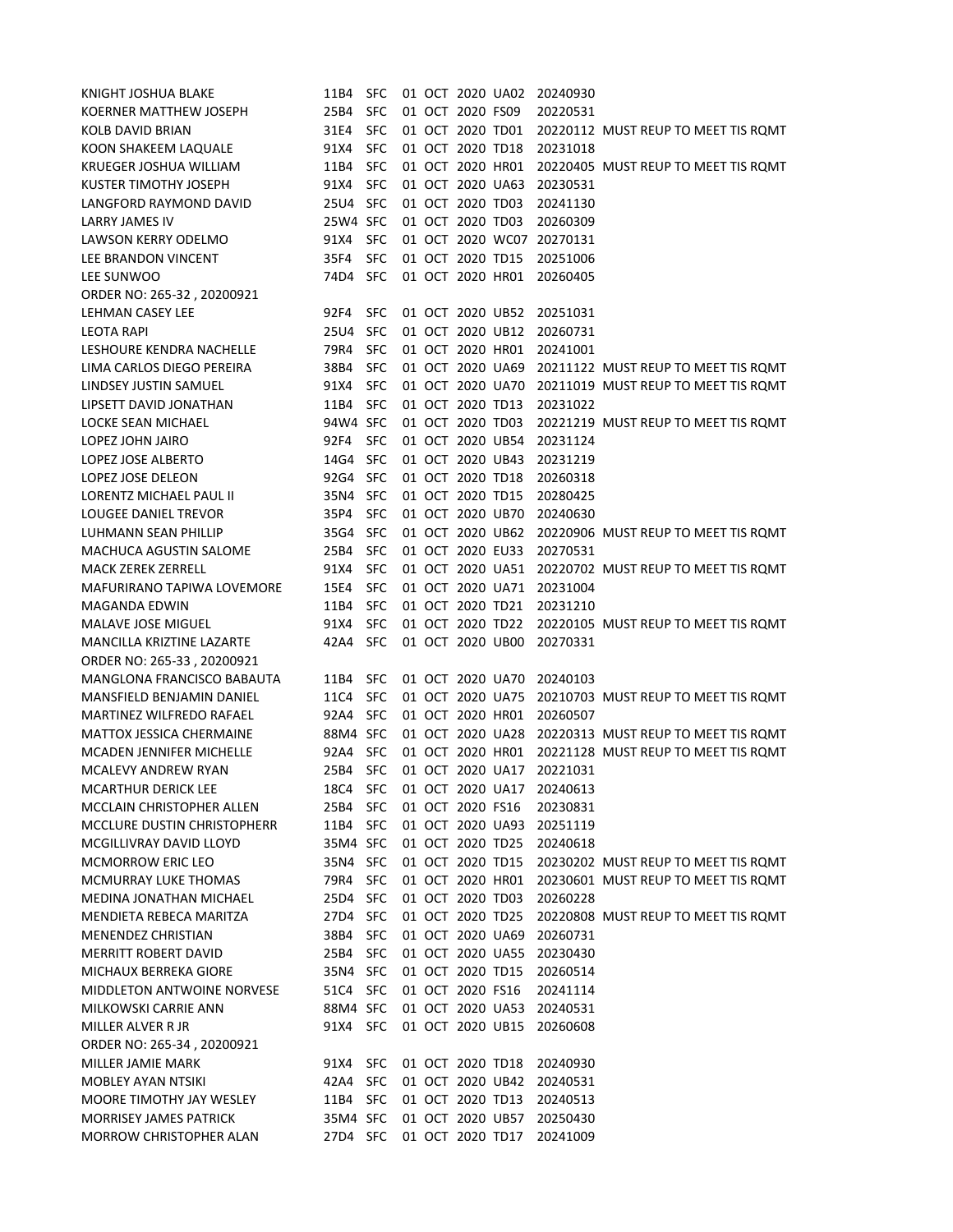| <b>MOUNTJOY TYLER LEE</b>                   | 11B4     | <b>SFC</b> |  | 01 OCT 2020 FS27 |                  | 20270131                  |                                     |
|---------------------------------------------|----------|------------|--|------------------|------------------|---------------------------|-------------------------------------|
| <b>MOWRY DEVIN NICHOLAS</b>                 | 11C4     | <b>SFC</b> |  | 01 OCT 2020 UA75 |                  | 20260226                  |                                     |
| <b>MULLINS SHAUN ERIK</b>                   | 12Y4     | <b>SFC</b> |  | 01 OCT 2020 TD21 |                  | 20240704                  |                                     |
| MUSANDU VICTOR WAMARI                       | 92G4     | <b>SFC</b> |  | 01 OCT 2020 UA19 |                  |                           | 20230629 MUST REUP TO MEET TIS ROMT |
| <b>MUSTAFA KOSOVARE</b>                     | 91X4     | <b>SFC</b> |  | 01 OCT 2020 FS24 |                  |                           | 20211010 MUST REUP TO MEET TIS ROMT |
| <b>MYATT SHEA PARKER</b>                    | 11B4     | <b>SFC</b> |  | 01 OCT 2020 TD13 |                  |                           | 20220403 MUST REUP TO MEET TIS ROMT |
| <b>MYERS JACK ANDREW</b>                    | 11B4     | <b>SFC</b> |  | 01 OCT 2020 UA70 |                  |                           | 20220810 MUST REUP TO MEET TIS ROMT |
| <b>NACKE KEVIN MICHAEL</b>                  | 25B4     | <b>SFC</b> |  | 01 OCT 2020 TD03 |                  | 20220630                  |                                     |
| <b>NAREY RACHEL RAE</b>                     | 35M4 SFC |            |  | 01 OCT 2020 TD25 |                  | 20250930                  |                                     |
| NAVARRO MEJIA DANIEL ANGEL                  | 19K4     | <b>SFC</b> |  | 01 OCT 2020 UA93 |                  | 20251002                  |                                     |
| NEUSCHWANGER TANNER STEVEN                  | 11B4     | <b>SFC</b> |  | 01 OCT 2020 TD10 |                  | 20240102                  |                                     |
| NEWELL CHRISTOPHER ALEX                     | 11B4     | <b>SFC</b> |  | 01 OCT 2020 HR01 |                  | 20231206                  |                                     |
| NICHOLAS CLAYTON MATTHEW                    | 35F4     | <b>SFC</b> |  | 01 OCT 2020 UA19 |                  |                           | 20230225 MUST REUP TO MEET TIS ROMT |
| <b>NORRIS CHRISTOPHER CRAIG</b>             | 35G4 SFC |            |  | 01 OCT 2020 UB15 |                  | 20260206                  |                                     |
| <b>NORTON KYLE SCOTT</b>                    | 11B4     | SFC        |  | 01 OCT 2020 UA02 |                  | 20260226                  |                                     |
| ORDER NO: 265-35, 20200921                  |          |            |  |                  |                  |                           |                                     |
| <b>OBANDO ANTHONY ANGELINO</b>              | 88M4 SFC |            |  | 01 OCT 2020 UA24 |                  | 20231015                  |                                     |
| OJWANG BENJAMIN OTEBA                       | 36B4     | <b>SFC</b> |  | 01 OCT 2020 UA73 |                  |                           | 20211225 MUST REUP TO MEET TIS ROMT |
| <b>OLIVER MATTHEW SCOTT</b>                 | 31E4     | <b>SFC</b> |  | 01 OCT 2020 TD01 |                  | 20260520                  |                                     |
| <b>ONEILL KEVIN EUGENE</b>                  | 35F4     | <b>SFC</b> |  | 01 OCT 2020 FS27 |                  | 20250915                  |                                     |
| <b>OPREA TOMA MARIAN</b>                    | 35F4     | <b>SFC</b> |  | 01 OCT 2020 EU50 |                  | 20260706                  |                                     |
| ORTEGA ALEXANDER                            | 91X4     | <b>SFC</b> |  | 01 OCT 2020 UB61 |                  | 20231120                  |                                     |
| ORTIZ JONATHAN DAVID                        | 91X4     | <b>SFC</b> |  | 01 OCT 2020 TD18 |                  | 20240403                  |                                     |
| ORTIZ LUIS JR                               | 25B4     | <b>SFC</b> |  | 01 OCT 2020 UA38 |                  | 20220731                  |                                     |
| ORTIZMARTINEZ ANTHONY                       | 91X4     | <b>SFC</b> |  | 01 OCT 2020 TD18 |                  | 20260930                  |                                     |
| <b>OTI FATUATI</b>                          | 92A4     | <b>SFC</b> |  | 01 OCT 2020 TD13 |                  |                           | 20220324 MUST REUP TO MEET TIS ROMT |
| <b>OUDOMKHATI SOMPONE</b>                   | 38B4     | <b>SFC</b> |  | 01 OCT 2020 UA69 |                  |                           | 20221010 MUST REUP TO MEET TIS ROMT |
| PADILLA ECHO BROOK                          | 15Q4     | <b>SFC</b> |  | 01 OCT 2020 TD17 |                  | 20251215                  |                                     |
| PAGE JASON DOUGLAS                          | 91X4     | <b>SFC</b> |  | 01 OCT 2020 UA38 |                  |                           | 20221119 MUST REUP TO MEET TIS ROMT |
| PAPADOPOULOS ZACHARY HARALA                 | 88N4     | <b>SFC</b> |  | 01 OCT 2020 UA44 |                  | 20231002                  |                                     |
| <b>PARIS PATRICK JAMES</b>                  | 25B4     | <b>SFC</b> |  | 01 OCT 2020 UA63 |                  | 20240930                  |                                     |
| <b>PARK HANYONG</b>                         | 25B4     | <b>SFC</b> |  |                  |                  | 01 OCT 2020 MD11 20230131 |                                     |
| PARLIER RYAN MICHAEL                        | 35N4 SFC |            |  | 01 OCT 2020 TD15 |                  |                           | 20230125 MUST REUP TO MEET TIS ROMT |
| PARSONS MATTHEW AARON                       | 35G4 SFC |            |  |                  | 01 OCT 2020 UA22 | 20230430                  |                                     |
|                                             |          |            |  | 01 OCT 2020 UB34 |                  |                           |                                     |
| PASCUAL NEIL JOHN<br>PATTERSON ANDREW DAVID | 92G4 SFC |            |  | 01 OCT 2020 TD25 |                  | 20280131                  |                                     |
|                                             | 35F4     | <b>SFC</b> |  |                  |                  | 20260824                  |                                     |
| ORDER NO: 265-36, 20200921                  |          |            |  |                  |                  |                           |                                     |
| PATTERSON SHANELL LAMARR                    | 79R4     | <b>SFC</b> |  | 01 OCT 2020 HR01 |                  |                           | 20230618 MUST REUP TO MEET TIS ROMT |
| PAUL JOSHUA STEPHEN                         | 19K4     | <b>SFC</b> |  | 01 OCT 2020 EU17 |                  |                           | 20230221 MUST REUP TO MEET TIS ROMT |
| PAYEA JAMES AARON                           | 79R4     | <b>SFC</b> |  | 01 OCT 2020 HR01 |                  | 20231207                  |                                     |
| PELLETIER JOSEPH WILLIAM                    | 11B4     | <b>SFC</b> |  | 01 OCT 2020 TD13 |                  |                           | 20220807 MUST REUP TO MEET TIS ROMT |
| PENNINGTON KEVIN DANIEL                     | 35F4     | <b>SFC</b> |  | 01 OCT 2020 UA19 |                  | 20251103                  |                                     |
| PEREZ CHAD MICHAEL                          | 11B4     | <b>SFC</b> |  | 01 OCT 2020 TD13 |                  | 20270831                  |                                     |
| PEREZ EUTIMIO JR                            | 88H4 SFC |            |  | 01 OCT 2020 TD08 |                  | 20230531                  |                                     |
| PEREZ ROSA RAY LEONARD                      | 18B4     | SFC        |  | 01 OCT 2020 UA38 |                  | 20260731                  |                                     |
| PERSAUD AMANDA AMRITA                       | 88M4 SFC |            |  | 01 OCT 2020 TD13 |                  | 20241018                  |                                     |
| PETERS JOHN EDWARD                          | 35M4 SFC |            |  | 01 OCT 2020 UA24 |                  | 20250930                  |                                     |
| PETERSON JOSHUA SCOTT                       | 25B4 SFC |            |  | 01 OCT 2020 HR01 |                  | 20240930                  |                                     |
| PETTIGREW ROBIA DANIEL                      | 92M4 SFC |            |  | 01 OCT 2020 TD18 |                  | 20220531                  |                                     |
| PHILLIPS STEVEN EDWARD SR                   | 25B4 SFC |            |  | 01 OCT 2020 TD03 |                  | 20231130                  |                                     |
| PILCHER AARON NORMAN                        | 35M4 SFC |            |  | 01 OCT 2020 TD25 |                  | 20230630                  |                                     |
| POLLETT STEPHEN ROBERT                      | 92G4 SFC |            |  | 01 OCT 2020 FS06 |                  |                           | 20210307 MUST REUP TO MEET TIS ROMT |
| PORRAS MARTIN RUBEN                         | 91X4     | <b>SFC</b> |  | 01 OCT 2020 TD18 |                  | 20250131                  |                                     |
| POWELL RONALD THOMAS II                     | 38B4     | <b>SFC</b> |  | 01 OCT 2020 UA69 |                  |                           | 20230218 MUST REUP TO MEET TIS ROMT |
| PRICE CYNTHIA LUANN                         | 35F4     | <b>SFC</b> |  | 01 OCT 2020 FS06 |                  | 20251211                  |                                     |
| PRIEST BRANDY LEIGH                         | 79R4     | <b>SFC</b> |  | 01 OCT 2020 HR01 |                  | 20240429                  |                                     |
| PRINDLE ROBERT ROY                          | 91X4     | <b>SFC</b> |  |                  | 01 OCT 2020 UA66 |                           | 20220612 MUST REUP TO MEET TIS ROMT |
| ORDER NO: 265-37, 20200921                  |          |            |  |                  |                  |                           |                                     |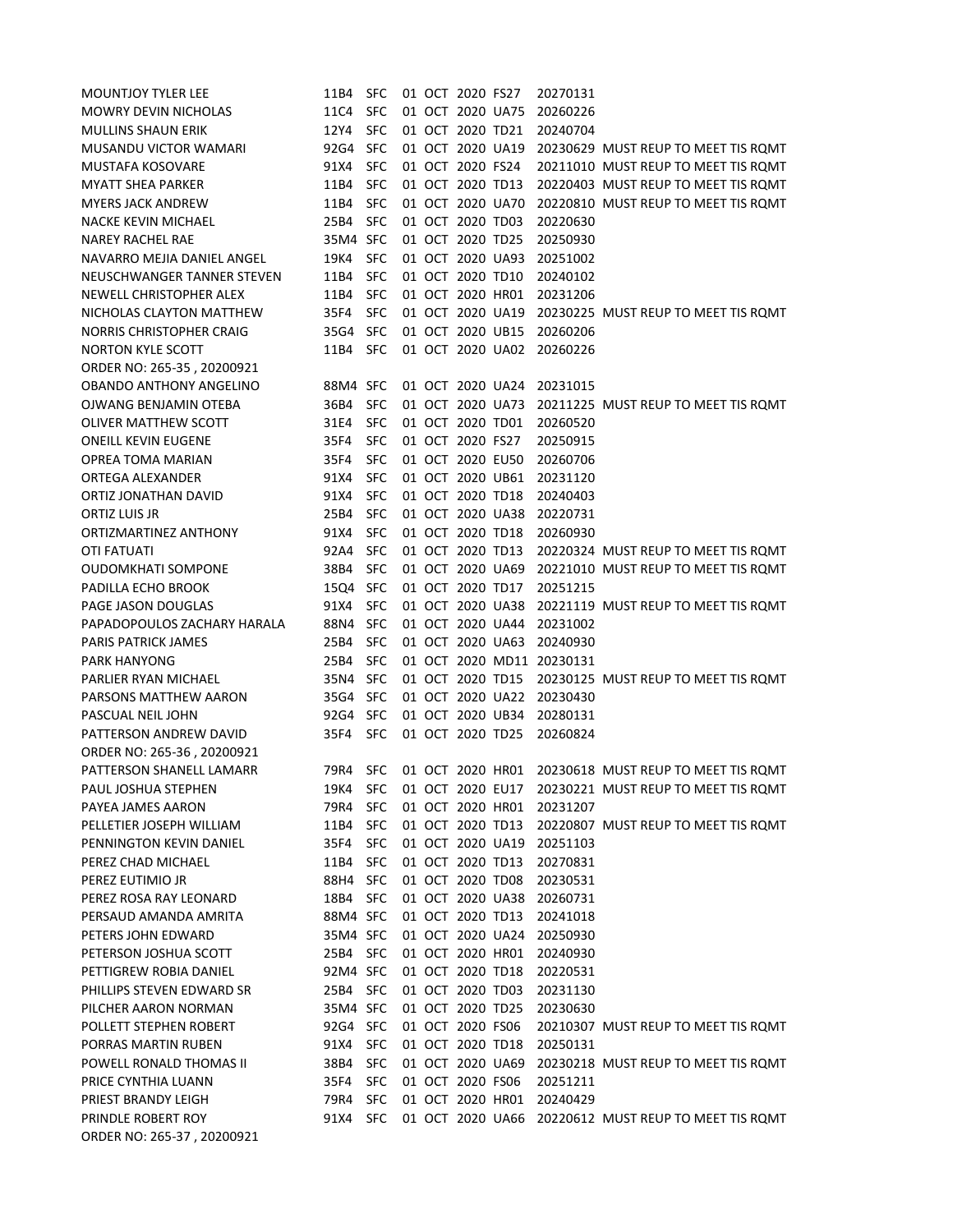| PROKHNEVSKIY YAROSLAV VIKTO                           | 38B4 SFC         |                          |  |                                      | 01 OCT 2020 UA69                     | 20240105                  |                                                                            |
|-------------------------------------------------------|------------------|--------------------------|--|--------------------------------------|--------------------------------------|---------------------------|----------------------------------------------------------------------------|
| PUENTE ANTONIO FRANCISCO                              | 94W4 SFC         |                          |  |                                      | 01 OCT 2020 HR01                     | 20240131                  |                                                                            |
| PULVER AUSTIN NORMAN                                  | 12C4             | <b>SFC</b>               |  | 01 OCT 2020 HR01                     |                                      | 20260116                  |                                                                            |
| <b>RAKER JOHN GLENN</b>                               | 15R4             | <b>SFC</b>               |  |                                      | 01 OCT 2020 UB68                     |                           | 20211025 MUST REUP TO MEET TIS ROMT                                        |
| <b>RAMOS TIMOTHY LEE</b>                              | 35F4             | <b>SFC</b>               |  | 01 OCT 2020 UB43                     |                                      | 20250430                  |                                                                            |
| RAMOS VERONICA                                        | 36B4             | <b>SFC</b>               |  | 01 OCT 2020 TD10                     |                                      | 20231029                  |                                                                            |
| <b>REED MARK WILLIAM</b>                              | 88M4 SFC         |                          |  | 01 OCT 2020 UB12                     |                                      | 20260430                  |                                                                            |
| <b>REEL MICHAEL TERRY</b>                             | 11B4             | <b>SFC</b>               |  | 01 OCT 2020 FS08                     |                                      | 20240530                  |                                                                            |
| REEVES OMAR ALANZO                                    | 92G4 SFC         |                          |  |                                      |                                      |                           | 01 OCT 2020 WC03 20230430 MUST REUP TO MEET TIS ROMT                       |
| REFAMONTE DONOVAN KEONI                               | 14G4             | <b>SFC</b>               |  | 01 OCT 2020 UB27                     |                                      | 20240523                  |                                                                            |
| REIDY BENJAMIN PATRICK                                | 25B4             | <b>SFC</b>               |  | 01 OCT 2020 UB60                     |                                      | 20250930                  |                                                                            |
| REYNOLDS CHRISTOPHER LEE                              | 35F4             | <b>SFC</b>               |  |                                      |                                      | 01 OCT 2020 MD12 20240731 |                                                                            |
| RICHMOND SHONELL A                                    | 92G4             | <b>SFC</b>               |  | 01 OCT 2020 TD18                     |                                      | 20240208                  |                                                                            |
| RILEY DARRELL JR                                      | 92G4             | <b>SFC</b>               |  | 01 OCT 2020 TD13                     |                                      |                           | 20220121 MUST REUP TO MEET TIS ROMT                                        |
| RIVERA PLACIDO NICHOLAS                               | 35F4             | <b>SFC</b>               |  |                                      | 01 OCT 2020 UA80                     | 20260616                  |                                                                            |
| ROBBINS JOHNATHAN DANIEL                              | 51C4             | <b>SFC</b>               |  | 01 OCT 2020 FS16                     |                                      | 20240807                  |                                                                            |
| ROBERTS JOEL LEE                                      | 94W4 SFC         |                          |  | 01 OCT 2020 TD22                     |                                      | 20241018                  |                                                                            |
| ROBINSON ANTHONY QUINTEL JR                           | 36B4             | <b>SFC</b>               |  |                                      | 01 OCT 2020 UB42                     |                           | 20230529 MUST REUP TO MEET TIS ROMT                                        |
| RODERICK DONALD ANTHONY                               | 92G4 SFC         |                          |  |                                      | 01 OCT 2020 UB07                     |                           | 20211009 MUST REUP TO MEET TIS ROMT                                        |
| RODRIGUEZ CHRISTOPHER BALDO                           | 11B4 SFC         |                          |  |                                      | 01 OCT 2020 HR01                     | 20231129                  |                                                                            |
| ORDER NO: 265-38, 20200921                            |                  |                          |  |                                      |                                      |                           |                                                                            |
| RODRIGUEZGOMEZ NELSON JAVIE<br>ROGERS WILLIAM MICHAEL | 35M4 SFC<br>35F4 | SFC                      |  | 01 OCT 2020 TD25<br>01 OCT 2020 TD03 |                                      | 20251231<br>20251105      |                                                                            |
| ROMAN CARLOS ENRIQUE JR                               | 94W4 SFC         |                          |  | 01 OCT 2020 TD03                     |                                      | 20260630                  |                                                                            |
| ROMANGUZMAN HECTOR EDUARDO                            | 35G4 SFC         |                          |  | 01 OCT 2020 TD15                     |                                      | 20240725                  |                                                                            |
| ROSADO JAIME JAY                                      | 25B4             | <b>SFC</b>               |  | 01 OCT 2020 UB13                     |                                      | 20220430                  |                                                                            |
| ROSARIO CLINTCHARLES TOVES                            | 11B4             | <b>SFC</b>               |  | 01 OCT 2020 HR01                     |                                      | 20241017                  |                                                                            |
| ROSS JASON WILLIAM                                    | 91X4             | <b>SFC</b>               |  |                                      | 01 OCT 2020 UA55                     | 20241231                  |                                                                            |
| ROSS RONALD JUDEHUGHCLAIR                             | 25B4             | <b>SFC</b>               |  | 01 OCT 2020 TD03                     |                                      | 20230131                  |                                                                            |
| ROSS SHANNON MARIE NAOMI                              | 92A4             | <b>SFC</b>               |  | 01 OCT 2020 UB06                     |                                      |                           | 20230406 MUST REUP TO MEET TIS ROMT                                        |
| ROWELL JONATHAN WAYNE                                 | 11B4 SFC         |                          |  | 01 OCT 2020 TD13                     |                                      | 20240331                  |                                                                            |
| RUBALCAVA JENNIFER DEE                                | 42A4 SFC         |                          |  | 01 OCT 2020 TD22                     |                                      | 20230731                  |                                                                            |
| RUIZ MICHAEL ANTHONY                                  | 91X4 -           | <b>SFC</b>               |  | 01 OCT 2020 TD10                     |                                      | 20270831                  |                                                                            |
| <b>RUSH DAVID W</b>                                   | 74D4             | <b>SFC</b>               |  | 01 OCT 2020 UB35                     |                                      | 20241130                  |                                                                            |
| RUTLEDGE ERICA JORAE                                  | 35F4             | <b>SFC</b>               |  | 01 OCT 2020 TD25                     |                                      | 20241021                  |                                                                            |
| RYAN JOSEPH DANIEL                                    | 18B4             | <b>SFC</b>               |  |                                      | 01 OCT 2020 UA19                     | 20250911                  |                                                                            |
| SALAZAR EDUARDO YANEZ III                             | 15R4             | <b>SFC</b>               |  | 01 OCT 2020 TD08                     |                                      | 20260309                  |                                                                            |
| SANDERS CHRISTOPHER BRANDON                           | 11B4             | <b>SFC</b>               |  |                                      | 01 OCT 2020 UA95                     | 20250930                  |                                                                            |
| SANDERSON MEGAN                                       | 94W4 SFC         |                          |  | 01 OCT 2020 TD08                     |                                      | 20260228                  |                                                                            |
| SANTIAGO JULIO JOSEPH                                 | 15R4             | <b>SFC</b>               |  |                                      | 01 OCT 2020 UA13                     | 20220630                  |                                                                            |
| SARLITTO IAN MICHAEL                                  | 11B4             | <b>SFC</b>               |  |                                      | 01 OCT 2020 UA75                     |                           | 20230923 MUST REUP TO MEET TIS ROMT                                        |
| ORDER NO: 265-39, 20200921                            |                  |                          |  |                                      |                                      |                           |                                                                            |
| <b>SARTER THOMAS EARL</b>                             | 35N4 SFC         |                          |  | 01 OCT 2020 TD15                     |                                      | 20260114                  |                                                                            |
| <b>SCHATZ JACOB LEECHARLES</b>                        | 91X4             | <b>SFC</b>               |  | 01 OCT 2020 FS24                     |                                      |                           | 20230109 MUST REUP TO MEET TIS ROMT                                        |
| <b>SCHICK ROSA</b>                                    | 92G4 SFC         |                          |  |                                      |                                      | 01 OCT 2020 MD11 20260223 |                                                                            |
| SCHOLL ADAM RANDOLPH                                  | 91X4             | <b>SFC</b>               |  |                                      | 01 OCT 2020 UA71                     | 20240630                  |                                                                            |
| <b>SCHREIBER ERIK CHRISTOPHER</b>                     | 18C4             | <b>SFC</b>               |  |                                      | 01 OCT 2020 UA17                     |                           | 20230408 MUST REUP TO MEET TIS ROMT                                        |
| SCHWENN DOUGLAS ROBERT JR                             | 38B4 SFC         |                          |  |                                      | 01 OCT 2020 UA69                     | 20250731                  |                                                                            |
| <b>SELLS KEVIN PATRICK</b>                            | 25W4 SFC         |                          |  | 01 OCT 2020 RC02                     |                                      | 20240130                  |                                                                            |
| SERVINARREDONDO DAMIAN                                | 35G4 SFC         |                          |  | 01 OCT 2020 TD06                     |                                      | 20250407                  |                                                                            |
| <b>SHANNON ASHLEY NICOLE</b>                          | 42A4             | <b>SFC</b>               |  | 01 OCT 2020 HR01                     |                                      | 20240719                  |                                                                            |
| SHERER NEILL G                                        | 11B4             | <b>SFC</b>               |  | 01 OCT 2020 TD22                     |                                      | 20251003                  |                                                                            |
| SHIPMAN CHAD DUSTIN                                   | 25D4 SFC         |                          |  |                                      | 01 OCT 2020 UB56                     | 20230531                  |                                                                            |
| SHIRCEL ANTHONY JOSEPH                                | 19K4             | <b>SFC</b>               |  | 01 OCT 2020 TD17                     |                                      |                           | 20220118 MUST REUP TO MEET TIS ROMT                                        |
| SIFUENTES RENE ARTHUR                                 | 14G4 SFC         |                          |  |                                      | 01 OCT 2020 UA59                     | 20240831                  |                                                                            |
| <b>SIK COLTON ROGER</b>                               | 11B4             | <b>SFC</b>               |  |                                      | 01 OCT 2020 UA80<br>01 OCT 2020 UB26 |                           | 20230705 MUST REUP TO MEET TIS ROMT<br>20211002 MUST REUP TO MEET TIS ROMT |
| SILVA LUAN OTAVIO<br>SMITH DANIEL SHANE               | 92G4             | <b>SFC</b><br><b>SFC</b> |  |                                      | 01 OCT 2020 TD13                     | 20240831                  |                                                                            |
|                                                       | 11B4             |                          |  |                                      |                                      |                           |                                                                            |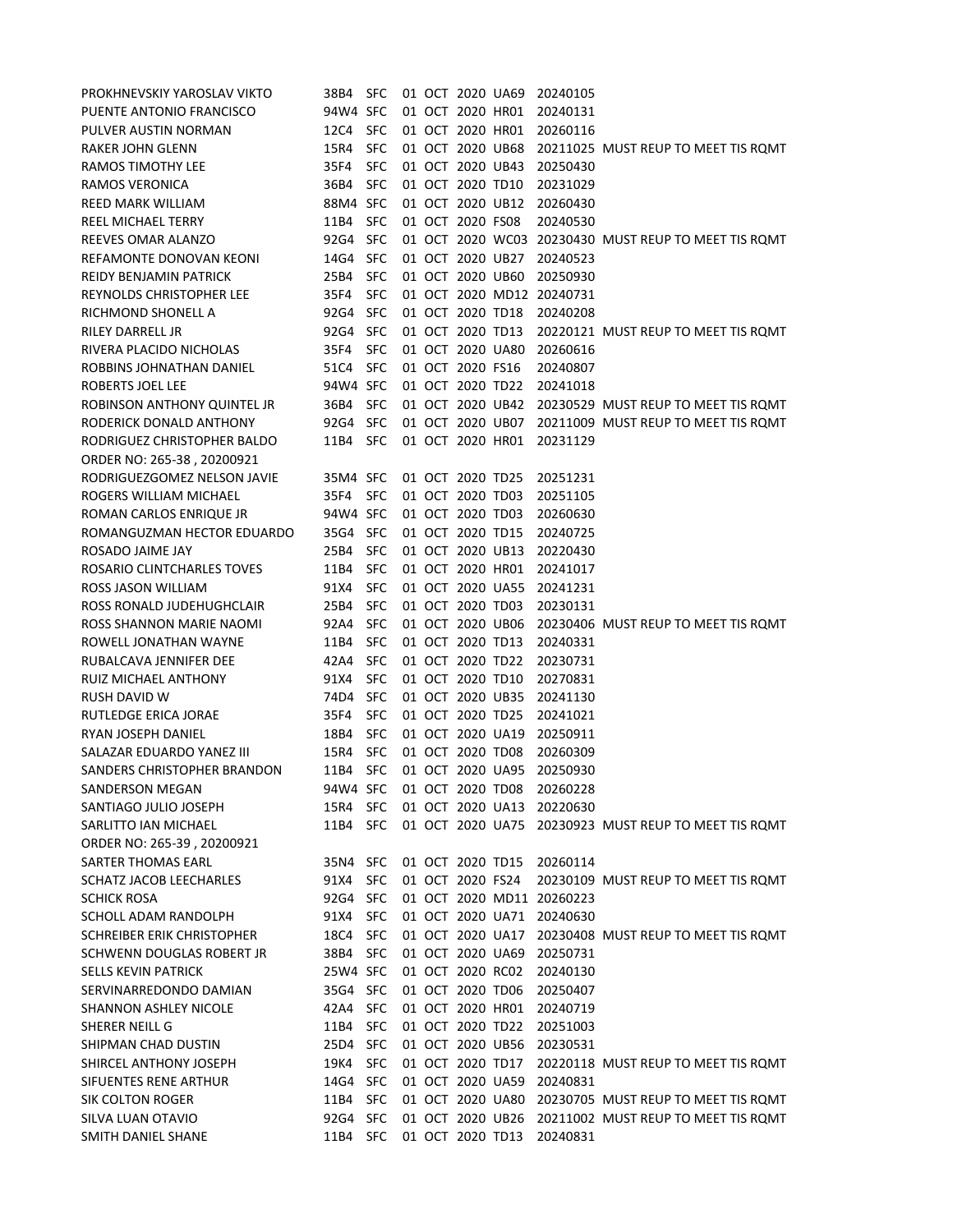| SMITH JOSHUA MICHAEL             | 88M4 SFC |            |  | 01 OCT 2020 TD18 |                  | 20260223 |                                                      |
|----------------------------------|----------|------------|--|------------------|------------------|----------|------------------------------------------------------|
| SMITH KYLE DAVID                 | 91X4 SFC |            |  | 01 OCT 2020 UB08 |                  | 20250731 |                                                      |
| SMITH RAYMOND PAUL JR            | 15Q4 SFC |            |  |                  | 01 OCT 2020 TD17 |          | 20230427 MUST REUP TO MEET TIS ROMT                  |
| SMITH SHAWN LARON                | 91X4 SFC |            |  | 01 OCT 2020 TD18 |                  | 20251130 |                                                      |
| ORDER NO: 265-40, 20200921       |          |            |  |                  |                  |          |                                                      |
| SOLDAT JAMES HENRY               | 15R4     | SFC.       |  | 01 OCT 2020 UA13 |                  | 20231219 |                                                      |
| SOTO DANA DESHAN                 | 35F4     | <b>SFC</b> |  | 01 OCT 2020 UB07 |                  |          | 20230321 MUST REUP TO MEET TIS ROMT                  |
| SOTO RICHARD DIAZ                | 91X4     | <b>SFC</b> |  | 01 OCT 2020 HR01 |                  | 20231009 |                                                      |
| STEVENS CHARLES ROSS V           | 15R4     | SFC        |  | 01 OCT 2020 TD08 |                  | 20230731 |                                                      |
| STEWART BYRON ANTONIO            | 42A4     | <b>SFC</b> |  | 01 OCT 2020 UB48 |                  |          | 20211204 MUST REUP TO MEET TIS ROMT                  |
| <b>STEWART KATHLYN</b>           | 51C4     | <b>SFC</b> |  | 01 OCT 2020 FS27 |                  | 20250702 |                                                      |
| STOCKER ZACHARY ROBERT           | 11B4     | <b>SFC</b> |  | 01 OCT 2020 UA75 |                  | 20260223 |                                                      |
| <b>STOKES TRAVIS CORDIEL</b>     | 92F4     | <b>SFC</b> |  | 01 OCT 2020 UA23 |                  | 20240529 |                                                      |
| STRAUSS JOSHUA STEPHEN           | 68K4     | <b>SFC</b> |  |                  | 01 OCT 2020 MC05 | 20241219 |                                                      |
| STRUTZ NATHAN JAMES              | 25B4     | <b>SFC</b> |  | 01 OCT 2020 UB19 |                  | 20230131 |                                                      |
| SUMMERVILLE KELLY ANTHONY        | 35F4     | <b>SFC</b> |  |                  |                  |          | 01 OCT 2020 MD12 20230518 MUST REUP TO MEET TIS ROMT |
| <b>SWANTEK ANDREW JAMES</b>      | 18B4     | <b>SFC</b> |  | 01 OCT 2020 FS27 |                  |          | 20220104 MUST REUP TO MEET TIS ROMT                  |
| TAFOLLA AARON ANDREW             | 92F4     | <b>SFC</b> |  |                  | 01 OCT 2020 UA52 | 20261031 |                                                      |
| <b>TAFOYA FRANCISCO JAVIER</b>   | 92F4     | <b>SFC</b> |  | 01 OCT 2020 TD18 |                  | 20260614 |                                                      |
| TANNEHILL ANDREW RYAN            | 91X4     | <b>SFC</b> |  |                  | 01 OCT 2020 UA97 | 20260630 |                                                      |
| <b>TATE GEOFFREY WELCOME</b>     | 11B4     | <b>SFC</b> |  | 01 OCT 2020 UA01 |                  | 20250422 |                                                      |
| <b>TAYLOR SHAREE DEBORAH</b>     | 92G4 SFC |            |  | 01 OCT 2020 UB06 |                  | 20241028 |                                                      |
| <b>TEAL WILLIAM STEVEN</b>       | 11B4 SFC |            |  | 01 OCT 2020 UB26 |                  | 20230731 |                                                      |
| TECHAIRA PAUL BAZA JR            | 91X4     | <b>SFC</b> |  | 01 OCT 2020 UA54 |                  | 20270131 |                                                      |
| TEJEDA ANTHONY RAFAEL            | 11B4     | SFC        |  | 01 OCT 2020 HR01 |                  | 20240416 |                                                      |
| ORDER NO: 265-41, 20200921       |          |            |  |                  |                  |          |                                                      |
| TERSKA DABILEE STASHA            | 91X4 SFC |            |  | 01 OCT 2020 TD18 |                  | 20250831 |                                                      |
| THAMES JAMES LAWRENCE JR         | 25W4 SFC |            |  | 01 OCT 2020 UA59 |                  | 20240731 |                                                      |
| THEW TIMOTHY JAMES               | 38B4 SFC |            |  | 01 OCT 2020 UA69 |                  | 20240930 |                                                      |
| <b>THOMPSON CODY KEVIN</b>       | 91S4     | <b>SFC</b> |  | 01 OCT 2020 UA94 |                  | 20240930 |                                                      |
| THOMPSON ISAIAH MICHAELLYON      | 11B4 SFC |            |  |                  | 01 OCT 2020 UA75 |          | 20230227 MUST REUP TO MEET TIS ROMT                  |
| THURLAND GEORGE PIERRE JR        | 94W4 SFC |            |  | 01 OCT 2020 TD03 |                  | 20260123 |                                                      |
| TOMASURA TIMOTHY PAUL SR         | 31E4     | <b>SFC</b> |  | 01 OCT 2020 TD10 |                  |          | 20230102 MUST REUP TO MEET TIS ROMT                  |
| <b>TOOMEY BETH ANN</b>           | 35F4     | <b>SFC</b> |  |                  | 01 OCT 2020 UB31 | 20240410 |                                                      |
| <b>TRAMMELL JESSE SCOTT</b>      | 14G4     | <b>SFC</b> |  | 01 OCT 2020 EU04 |                  | 20231130 |                                                      |
| <b>TREBAT VINCENT ANTHONY</b>    | 91X4     | <b>SFC</b> |  | 01 OCT 2020 UA75 |                  | 20241104 |                                                      |
| TRIGG REBECCA LYNN               | 74D4     | <b>SFC</b> |  | 01 OCT 2020 UA67 |                  | 20250428 |                                                      |
| TRINIDAD JUAN LUIS JR            | 15E4     | <b>SFC</b> |  | 01 OCT 2020 UB41 |                  |          | 20230825 MUST REUP TO MEET TIS ROMT                  |
| TROXELL COREY MICHAEL            | 19K4     | <b>SFC</b> |  | 01 OCT 2020 UB53 |                  | 20240422 |                                                      |
| <b>TURNER JAMES ERIK</b>         | 35F4     | <b>SFC</b> |  | 01 OCT 2020 UA85 |                  |          | 20220404 MUST REUP TO MEET TIS ROMT                  |
| <b>VARGAS JEFFERSON</b>          | 79R4     | <b>SFC</b> |  | 01 OCT 2020 HR01 |                  | 20231001 |                                                      |
| VASQUEZRIVERA RALPH              | 88M4 SFC |            |  |                  | 01 OCT 2020 UA80 | 20270630 |                                                      |
| <b>VAZQUEZ RAMON</b>             | 13F4     | <b>SFC</b> |  | 01 OCT 2020 UA09 |                  | 20251130 |                                                      |
| <b>VEAZY JASMINE LATIMA</b>      | 92G4 SFC |            |  |                  | 01 OCT 2020 UB42 |          | 20221029 MUST REUP TO MEET TIS ROMT                  |
| <b>VELASQUEZ JAMES PATRICK</b>   | 36B4     | <b>SFC</b> |  | 01 OCT 2020 UB14 |                  | 20230630 |                                                      |
| <b>VELAZQUEZBURGOS JAMES</b>     | 36B4     | <b>SFC</b> |  | 01 OCT 2020 UB34 |                  | 20260319 |                                                      |
| ORDER NO: 265-42, 20200921       |          |            |  |                  |                  |          |                                                      |
| <b>VENEY DANIELLE RAXZUANNE</b>  | 42A4 SFC |            |  | 01 OCT 2020 TD03 |                  |          | 20230516 MUST REUP TO MEET TIS ROMT                  |
| <b>VENTURA JOSEFINA</b>          | 42A4     | <b>SFC</b> |  | 01 OCT 2020 HR01 |                  | 20250531 |                                                      |
| <b>VERBOIS STEPHEN REECE</b>     | 18B4     | <b>SFC</b> |  | 01 OCT 2020 UA19 |                  | 20260327 |                                                      |
| <b>VEST ANDREW JAMES</b>         | 25D4     | <b>SFC</b> |  | 01 OCT 2020 TD03 |                  | 20250228 |                                                      |
| VILA VERONICA DE                 | 42A4     | <b>SFC</b> |  | 01 OCT 2020 FS15 |                  | 20270930 |                                                      |
| VILLALOBOS JUAN DANIEL           | 91X4     | <b>SFC</b> |  | 01 OCT 2020 TD18 |                  |          | 20220828 MUST REUP TO MEET TIS ROMT                  |
| <b>VITOLA EDGAR</b>              | 89B4     | <b>SFC</b> |  | 01 OCT 2020 TD13 |                  | 20230531 |                                                      |
| VIZCARRA SERGIO ARTURO           | 79R4     | <b>SFC</b> |  | 01 OCT 2020 HR01 |                  | 20231031 |                                                      |
| <b>WALKER DESHONTEA LATRELL</b>  | 35N4 SFC |            |  | 01 OCT 2020 TD15 |                  | 20260114 |                                                      |
| <b>WALLINGFORD RANDELL SCOTT</b> | 12H4     | <b>SFC</b> |  | 01 OCT 2020 UA22 |                  |          | 20221009 MUST REUP TO MEET TIS ROMT                  |
| <b>WALTERS CALEB WILLIAM</b>     | 11B4     | <b>SFC</b> |  |                  | 01 OCT 2020 UA80 | 20241001 |                                                      |